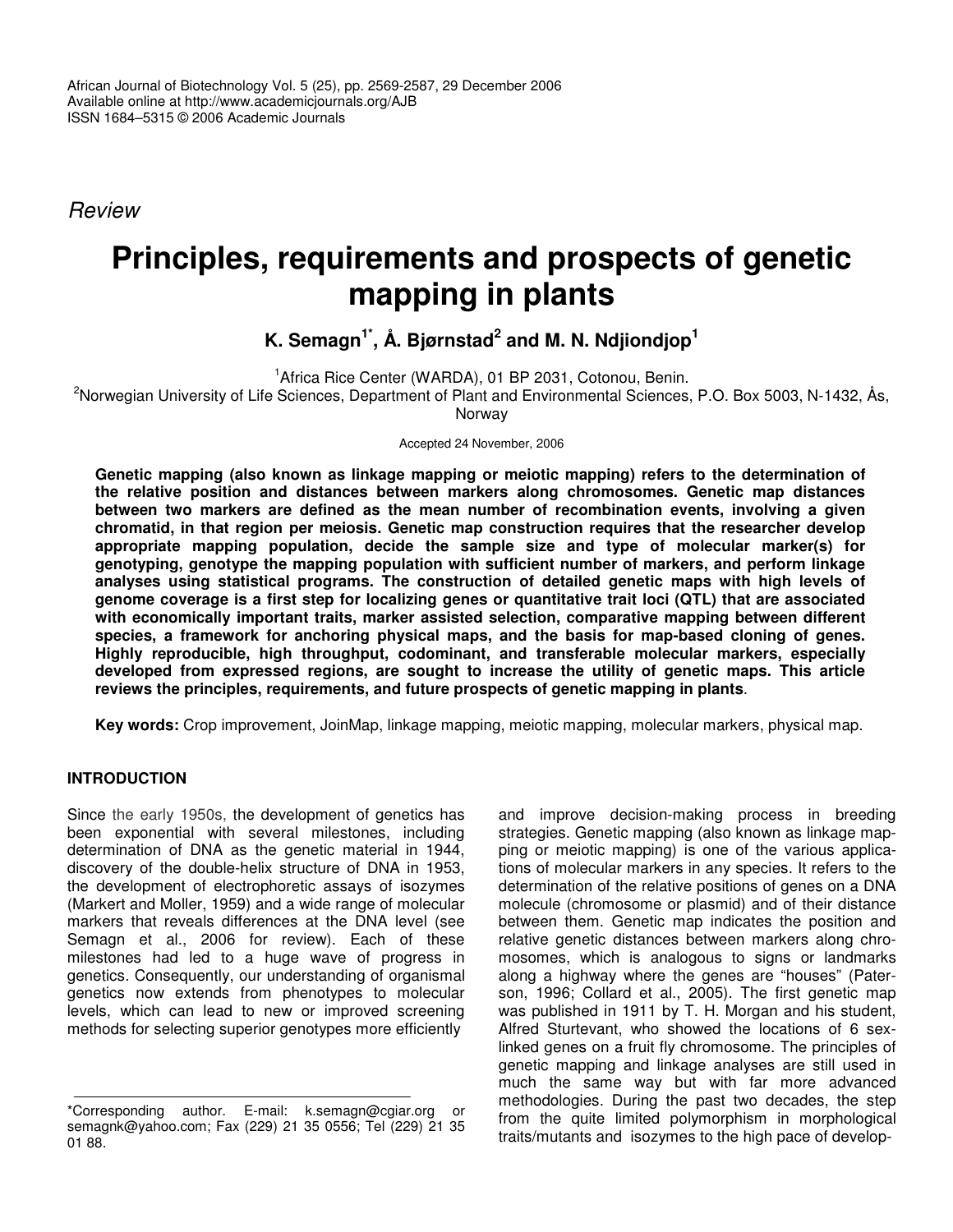ment of molecular markers resulted in extensive genetic mapping experiments in many species.

The construction of detailed genetic maps with high levels of genome coverage is a first step for some of the applications of molecular markers in plant breeding (Tanksley et al., 1989) and serves five purposes:

- a) Allow detailed genetic analysis of qualitative and quantitative traits that enable localization of genes or quantitative trait loci (QTL) (Mohan et al., 1997; Doerge, 2002; Yim et al., 2002).
- b) Facilitate the introgression of desirable genes or QTLs through marker-assisted selection.
- c) Allow comparative mapping between different species in order to evaluate similarity between genes orders and function in the expression of a phenotype (Ahn and Tanksley, 1993; Paterson et al., 2000).
- d) Provide a framework for anchoring with physical maps based on chromosome translocations, DNA sequence or other direct measures (Yim et al., 2002).
- e) Constitute the first step towards positional or mapbased cloning of genes responsible for economically important traits (Mohan et al., 1997; Vuysteke et al., 1999).

To be useful for all these purposes, a genetic linkage map has to follow technical and methodological criteria such as simplicity, robustness, transferability, speed and cost effectiveness (Lorieux et al., 2000). This article reviews the principles, requirements, and future prospects of genetic linkage mapping as a prerequisite for plant improvement programs.

# **PRINCIPLES OF GENETIC MAPPING**

Genetic mapping is based on the principle that genes (markers or loci) segregate via chromosome recombination during meiosis (i.e. sexual reproduction), thus allowing their analysis in the progeny (Paterson, 1996). During meiosis, chromosomes assort randomly into gametes, such that the segregation of alleles of one gene is independent of alleles of another gene. This is stated in Mendel's second law and is known as the law of independent assortment. The law of independent assortment always holds true for genes that are located on different chromosomes, but it does not always hold true for genes that are on the same chromosome. When two genes are close together on the same chromosome, they do not assort independently and are said to be linked. Genes that are closer together or tightly-linked will be transmitted together from parent to progeny more frequently than those genes located far apart.

At the beginning of meiosis, a homologous chromosome pair may intertwine – form so called chiasma, plural chiasmata – and exchange sections of chromosome (Figure 1). Such process or set of processes is called recombination (also called cross-over or strand exchange) by which DNA molecules interact with one another to bring a rearrangement of the genetic information in an organism. The pair then breaks apart to form gametes with new combination of genes that differs from either of the parents. The observed recombination fraction between two loci is an estimate of one-half the number of chiasmata or crossover events between two loci because crossing over occurs at the four-strand stage and for single crossover events, only two of the four strands participate in the recombination. Two non-sister chromatids participate in the cross-over and the other two chromatids do not exchange chromosome segments (Figure 1). Such process produces two types of gametes:

- a) If crossing over does not occur, the products are parental gametes.
- b) If crossing over occurs, the products are recombinant gametes.

The allelic composition of parental and recombinant gametes depends upon whether the original cross involved genes in coupling or repulsion phase. In diploid species, the most prevalent gametes in a coupling phase will be those with two dominant alleles or those with two recessive alleles. For repulsion phase crosses, gametes containing one dominant and one recessive allele will be most abundant (Figure 1).

How can we decide how close two genes are on a chromosome? Whereas genes located on different chromosomes assort independently (unlinked) and have a recombination frequency of 50%, linked genes have a recombination frequency that is less than 50% (Hartl, 1988). The chance of a crossover producing recombination between genes is directly related to the distance between two genes - the lower the frequency of recombination between two markers, the closer they are situated on a chromosome (conversely, the higher the frequency of recombination between two markers, the further away they are situated on a chromosome).

# **REQUIREMENTS FOR GENETIC MAPPING**

Genetic linkage map construction requires that the researcher;

- 1) Develop appropriate mapping population and decide the sample size.
- 2) Decide the type of molecular marker(s) for genotyping the mapping population.
- 3) Screen parents for marker polymorphism, and then genotype the mapping population (parents plus all progenies).
- 4) Perform linkage analyses (calculate pairwise recombination frequencies between markers, establish linkage groups, estimate map distances, and determine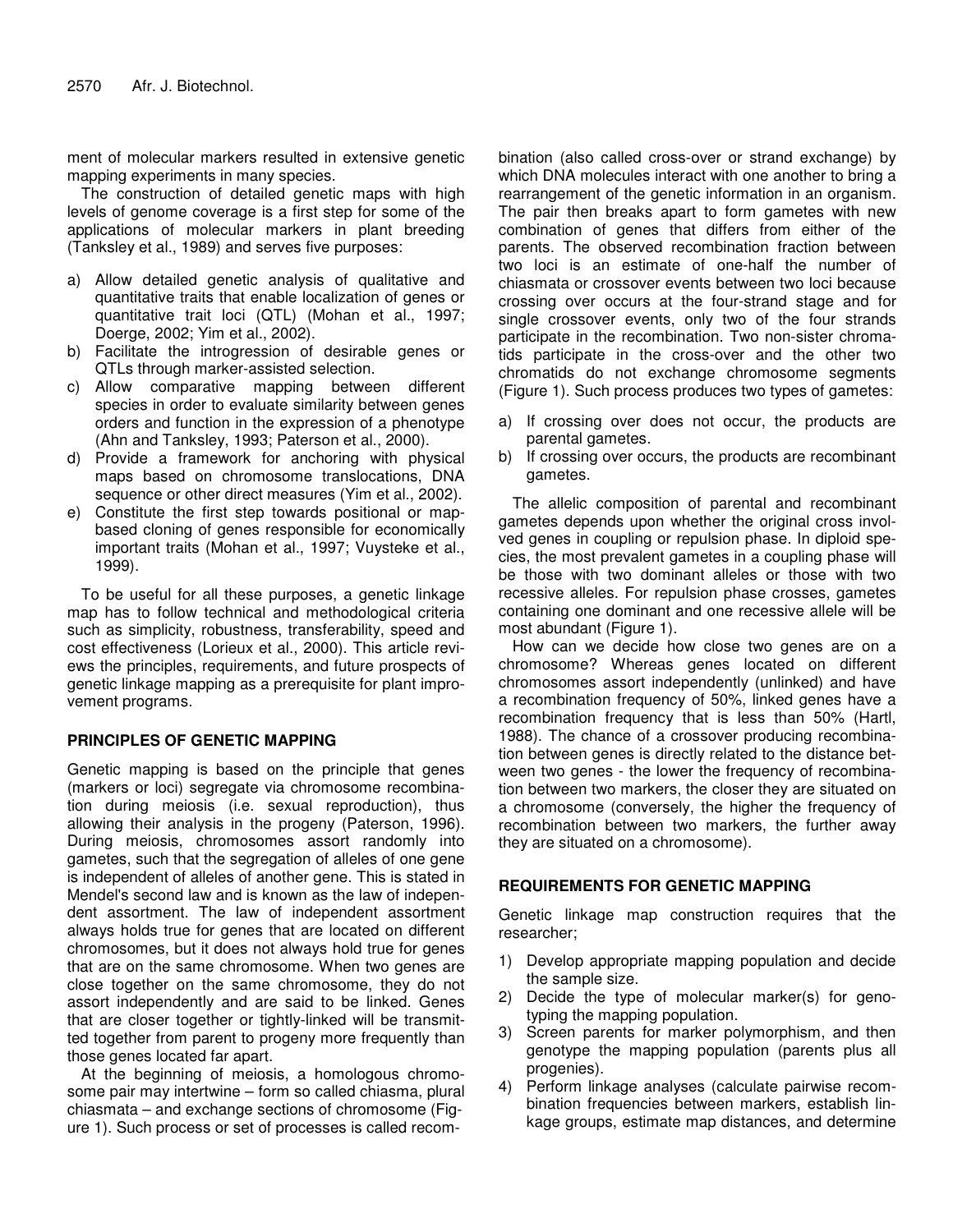

**Figure 1.** Different steps involving two strands during meiosis: (i) single recombination between genes that are far apart, and two types of gametes are produced after the completion of meiosis: parental type (abc and ABC) and recombinant type (abC and ABc); (ii) single recombination between two genes at the coupling and repulsion phase; (iii) single and double recombination between genes.

map order) using statistical programs.

A detail of each of these requirements is provided below.

# **Mapping population**

The first step in producing a mapping population is selecting two genetically divergent parents, which show clear genetic differences for one or more traits of interest (e.g., the recipient or recurrent parent can be a highly productive and commercially successful cultivar but lacks disease resistance, which is present in another donor parent). The parents should be genetically divergent enough to exhibit sufficient polymorphism and at the same time they should not be too genetically distant so as to:

- a) Cause sterility of the progenies and/or
- b) Show very high levels of segregation distortion during linkage analysis.

In self-pollinating species, mapping populations originate from parents that are both highly homozygous (inbred). In cross pollinating (outcrossing) species, the situation is more complicated since most of these species do not tolerate inbreeding. Two-way pseudo-testcross, half-sib and full-sib families derived from controlled crosses have been proposed for mapping in outcrossing species. As shown in Figure 2, progenies from the second filial generation  $(F_2)$ , backcross (BC), recombinant inbred lines (RILs), double haploids (DHs), and near isogenic lines (NILs) can be used for genetic mapping in self pollinating species (Burr et al.,1988; He et al., 2001; Doerge, 2002). Selection of populations is critical to successful linkage mapping.  $F_2$  populations are developed by selfing  $F_1$ hybrids derived by crossing the two parents while BC population is produced by crossing  $F_1$  back into one of the parents (the recipient or recurrent parent). RILs are developed by single-seed selections from individual plants of an  $F_2$  population; such selections continue for six to eight generations. If backcross selection is repea-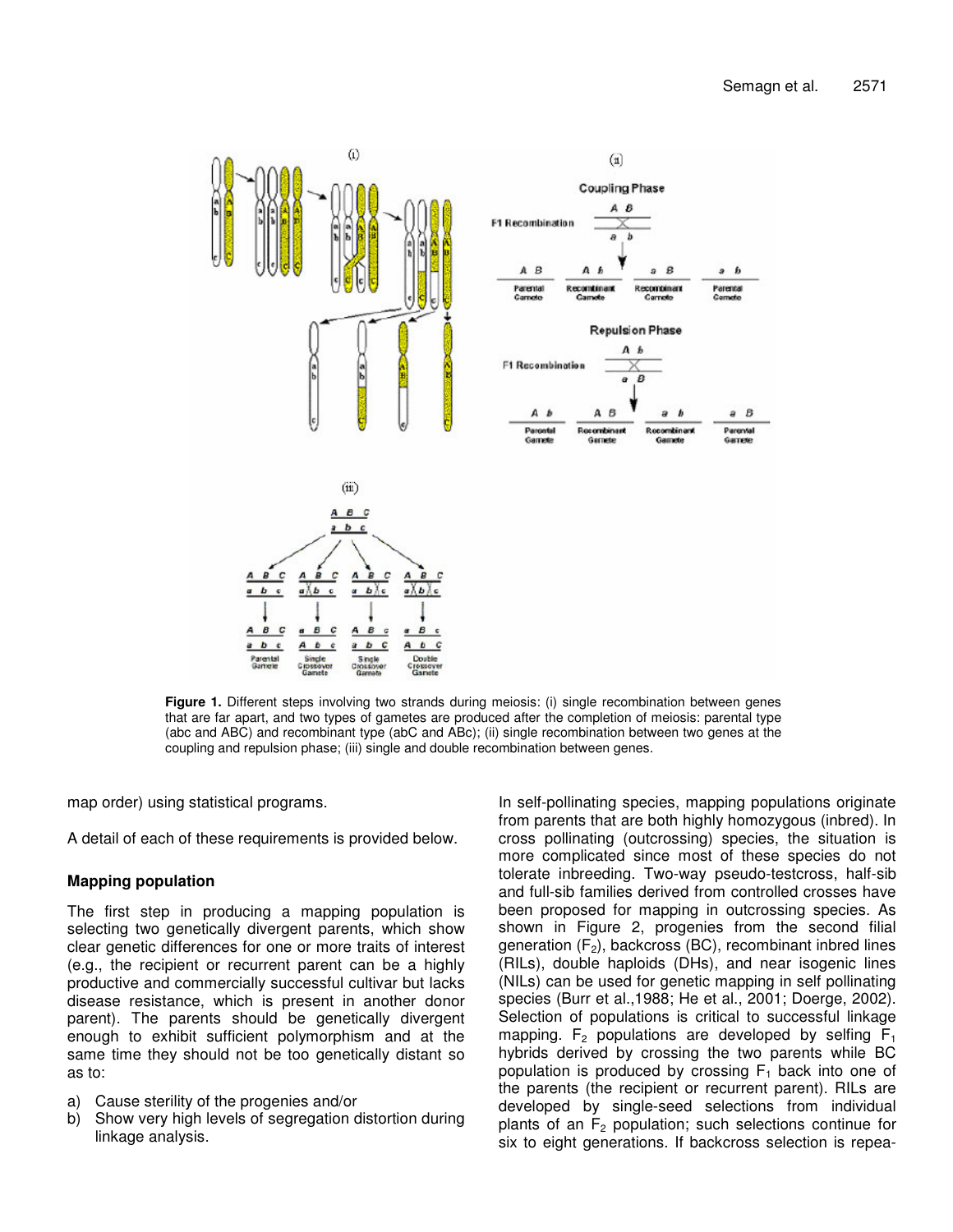

**Figure 2.** Diagram of the main types of mapping populations for self-pollinating species. (Collard et al., 2005).

ted at least for six generations, more than 99% of the genome from  $BC_6$  and above will be derived from recurrent parent (Babu et al., 2004). Selfing of selected individuals from  $BC_7F_1$  will produce  $BC_7F_2$  lines that are homozygous for the target gene, which is said to be nearly isogenic with the recipient parent (NILs). NILs are frequently generated by plant breeders as they transfer major genes between varieties by backcross breeding (Tanksley et al., 1995). A DH population is produced by doubling the gametes of  $F_1$  or  $F_2$  population. Plants will be regenerated using tissue culture techniques after induction of chromosome doubling from pollen grains or haploid embryos resulting from species crosses.

Currently available literature shows that genetic maps are constructed using different types and sizes of mapping populations, marker systems, statistical procedures and computer packages (Ferreira et al., 2006). Each factor can affect the efficiency of the mapping process because of differences in the genetic distances between markers that can occur by variations in the degree of recombination observed in different crossings (Liu, 1998), and this is true even if different maps are generated for different populations of the same species (Paterson et al., 2000). For example, He et al. (2001) compared linkage maps between DH and RIL populations derived from the same rice cross. Map length per chromosome in the RIL

population was shorter than that in the DH population, and the total map length for all chromosomes in the RIL population (1465 cM) was 70.5% of that in the DH population (2079 cM), although the opposite should have been expected due to the higher amount of recombination possible in RILs. Each mapping population has advantages and disadvantages (McCouch and Doerge, 1995; Paterson, 1996) and the research needs to decide the appropriate population for linkage mapping depending on project objective, time available for developing the population, and whether the molecular markers to be used for genotyping are dominant or codominant. Both  $F_2$  and BC are the simplest types of mapping populations because they are easy to construct and require only a short time to produce. However,  $F_2$  and BC populations are considered to be temporary populations because they are highly heterozygous and cannot be propagated indefinitely through seeds. RILs, NILs and DHs are permanent populations because they are homozygous or 'true-breeding' lines that can be multiplied and reproduced without genetic change occurring. Seeds from RILs, NILs and DHs can be transferred between different laboratories for linkage mapping to ensure that all collaborators examine identical material (Young, 1994; Paterson, 1996; He et al., 2001). DH populations are quicker to generate than RILs and NILs but the production of DHs is only possible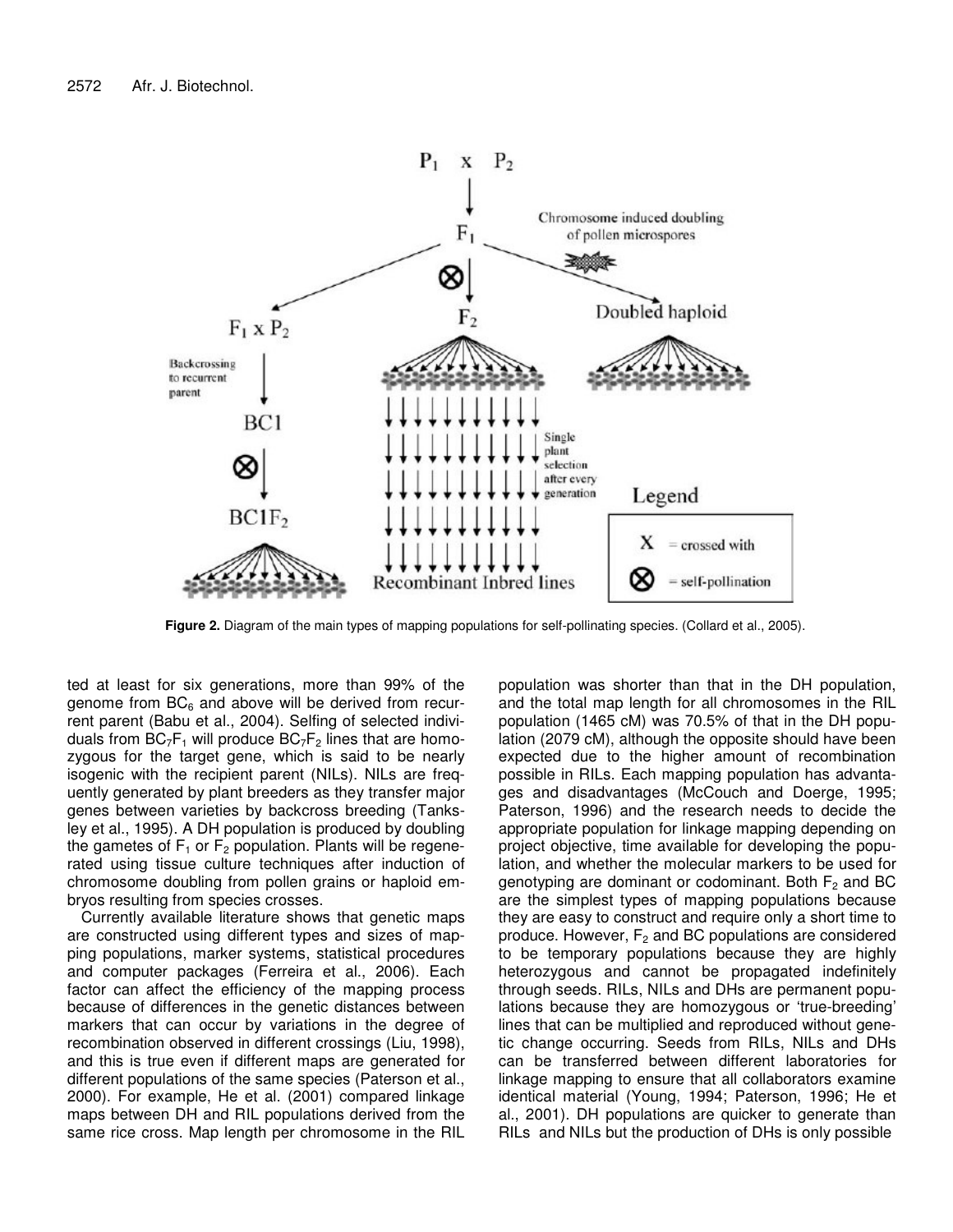for species with a well established protocol for haploid tissue culture. The time required for developing RILs and NIL populations is a major constraint in mapping studies.

In spite of the availability of various papers on genetic mapping, specific studies relating to the ideal number of individuals in a given population required to establish accurate genetic maps have yet been inconclusive. Simulation studies performed using a sample size ranging from 50 to 1000 individuals of  $F_2$ , BC, RILs and DHs populations have shown that the type and size of mapping populations can exert an influence on the accuracy of genetic maps (Ferreira et al., 2006):

- I. Populations' size with the lowest number of individuals provided several fragmented linkage groups and inaccurate locus order.
- II. More accurate maps were obtained for RIL and  $F_2$ population with co-dominant markers, while maps constructed from  $F_2$  with dominant marker was less accurate.
- III. The higher the number of individuals, the more precise was the map.
- IV. For all population types, a total of 200 individuals were required to construct reasonably accurate linkage maps.

In practice, the population size used in preliminary genetic mapping studies varied from 50 to 250 individuals (Mohan et al., 1997) but a larger population size is needed for high resolution fine mapping.

Staub and Serquen (1996) reviewed the genetic information for different types of mapping populations in relation to dominant versus codominant markers. Maximum genetic information is obtained from  $F_2$  population using a codominant marker system. Dominant markers supply as much information as codominant markers in RIL, NILs and DHs (Burr et al., 1988; Figure 3) because all loci are homozygous, or nearly so. BC populations can be useful for mapping dominant markers if all loci in the recurrent parent are homozygous, and the donor and recurrent parent have contrasting polymorphic marker alleles (Reiter et al., 1992). Information obtained from BC populations using either codominant or dominant markers is less than that obtained from  $F_2$  populations because one, rather than two, recombinant gametes are sampled per plant. If the phenotypic variation is known to be controlled by QTLs which all exhibit complete dominance in the same direction, then a backcross to the recessive parent results in the QTL segregating in two classes (heterozygote and recessive homozygotes; Figure 3) and this cross is a more powerful means of locating QTLs than  $F_2$ .  $F<sub>2</sub>$  is more powerful for detecting QTLs of additive effect, and can also be used to estimate the degree of dominance for detected QTLs. RILs, NILs and DHs may be powerful tools for QTL detection in some circumstances but provide no information on dominance relationships for

any QTL (Haley and Andersson, 1997).

### **Selection of molecular markers for mapping**

Restriction fragment length polymorphisms (RFLPs), microsatellites or simple sequence repeats (SSRs), expressed sequence tags (ESTs), cleaved amplified polymorphic sequence (CAPS), random amplified polymerphic DNA (RAPD), amplified fragment length polymorphisms (AFLPs), inter simple sequence repeat (ISSR), diversity arrays technology (DArT), and single nucleotide polymorphism (SNP) have been used for map construction in several plants. Each marker system has advantages and disadvantages, and the various factors to be considered in selecting one or more of these marker systems have been described in another review (Semagn et al., 2006). The first large scale efforts to produce genetic maps were performed mainly using RFLP markers, the best known genetic markers at the time (Helentjaris et al., 1986; 1988; Burr et al., 1988; Beavis and Grant, 1991; Shoemaker et al., 1992; Gardiner et al., 1993; Coe et al., 1995). The major strength of RFLP markers includes codominant inheritance, good transferability between laboratories, locus-specificity that allows synteny (conserved order of genes between related organisms) studies, and high reproducibility. There are, however, several limitations for RFLP analysis:

- a) It requires high quantity and quality of DNA.
- b) It depends on the development of specific probe libraries for the species.
- c) The technique is not amenable for automation.
- d) The level of polymorphism is low.
- e) It is time consuming and laborious.
- f) It usually requires radioactively labeled probes.

With the development of polymerase chain reaction (PCR)-based markers, the strategy in linkage mapping dramatically shifts to this new type of marker. Currently, microsatellite markers remain a standard for linkage map construction. The advantages of SSRs are well documented (Powell et al., 1996; Gupta et al., 1999) and these include: high information content, co-dominant inheritance, reproducibility, locus specificity, highly transferability, and ease for automation for high throughput screening. However, the high development cost and effort required to obtain working SSR primers for a given species has restricted their use to only a few of the agriculturally important crops (Squirrell et al., 2003). ESTs are attractive for marker development since they represent coding regions of the genome. ESTs have been used for efficient development of EST-based RFLP, CAPS, SSRs and SNP markers (Harushima et al., 1998; Davis et al., 1999; Cho et al., 2000; Eujayl et al., 2002). There are a number of advantages for markers developed from EST-based sequences. First, if an EST marker is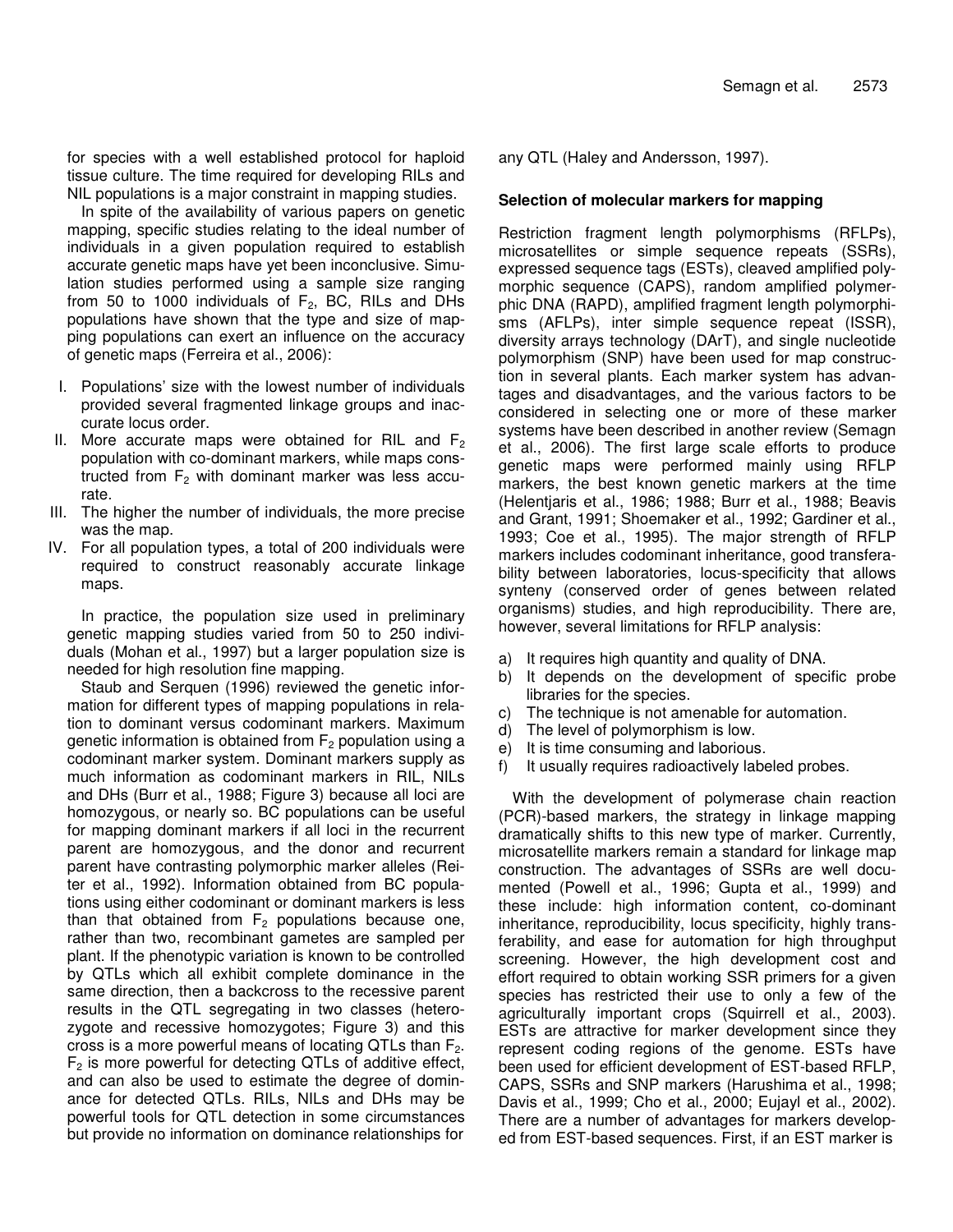

**Figure 3.** An example of a hypothetical gel showing segregation patterns for codominant (left- hand side) and dominant (right-hand side) markers for five types of mapping populations (Collard et al., 2005). In contrast to codominant markers, dominant markers cannot discriminate between heterozygous and dominant-homozygous genotype in  $F_2$  populations.  $P_1$  and  $P_2$  are the two parents, and the eight progenies derived from the two parents are numbered from 1 to 8.

found to be genetically associated with a trait of interest, it is possible that the mapped gene directly affects the trait. Second, ESTs that share homology to candidate genes or differentially expressed ESTs in a tissue of interest, can be specifically targeted for genetic mapping. Third, EST-based markers are very useful for comparative mapping across different species because they generally have high degree of sequence conservation, and are more likely to be transportable across pedigree and species than are markers derived from non-expressed sequences. Fourth, if DNA sequence information is lacking for a target species, ESTs derived from other species could be used as the basis for genetic mapping in other species of interest. Hence, marker development and map-based cloning in one species will profit from data available in any other species. Genetic mapping with ESTs would thus enable a more rapid transfer of linkage information between species (Cato et al., 2001). However, the scope of EST-derived marker development is limited to species for which sequencing databases already exist (Eujayl et al., 2004). In some cases, CAPS markers have been used for genetic mapping (Iwata et al., 2001; Tani et al., 2003) and they have several advantages:

- I. CAPS are much easier and less time-consuming than RFLPs.
- II. CAPS primers developed from ESTs are more useful as genetic markers for comparative mapping study than those markers derived from non-functional sequences such as genomic microsatellite markers.
- III. CAPS markers are inherited mainly in a co-dominant manner (Matsumoto and Tsumura, 2004), and the development of CAPS markers is only possible where mutations disrupt or create a restriction enzyme recognition site.

AFLP markers have been used extensively in genetic mapping for increasing marker density in several species (e.g., Barrett and Kidwell, 1998; Parker et al.,1998; Huang et al., 2000; Schwarz et al., 2000; Chalmers et al., 2001). AFLP markers are highly polymorphic, reproducible, and can be used for any organism without initial investment in primer/probe development and sequence information. They generally provide good genome coverage, but clustering of AFLP markers especially from the methylation insensitive EcoRI-enzyme may aggravate clustering in the highly methylated centromere and surrounding heterochromatin regions of the genome. Ulti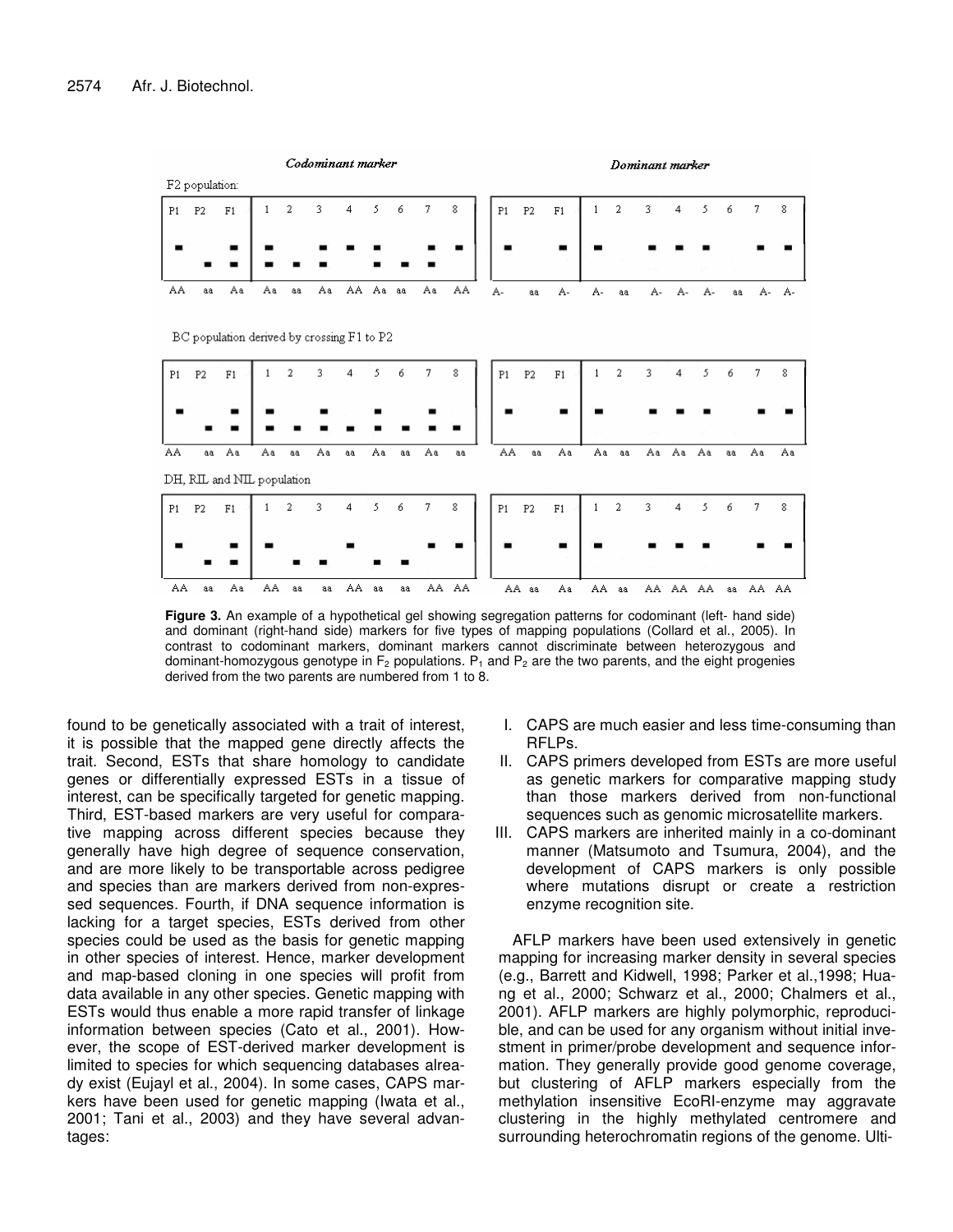mately the position of AFLP markers is dependent on the location of the restriction sites of the enzymes used in their production (King et al., 2002). RAPD markers have been used to construct linkage maps in several species but has not found wide acceptance (e.g., Demeke et al., 1997; Yang et al., 1996). Non-reproducibility and comigration of RAPD markers limited their application in mapping. Inter simple sequence repeat (ISSR) markers have also been used in some cases (Dirlewanger et al., 1998; Kojima et al., 1998; Davila et al., 1999; Arcade et al., 2000). High polymorphism and simplicity are interesting characteristics of ISSR markers for mapping purposes (Kojima et al., 1998). Like RAPDs, comigration and non-reproducibility are limitations for ISSRs (Moreno et al., 1998), although some authors claim a reproducibility of ISSR fragments over 99% on polyacrylamide gels (Fang and Roose, 1997). AFLPs, RAPDs and ISSRs share a common limitation for linkage mapping in that;

- a) The chromosomal location of markers scored from one cross cannot be extrapolated to others unless indirectly determined using other known markers, such as RFLPs and microsatellites.
- b) They all are dominant markers, and unable to show differences between dominant homozygous and heterozygous individuals. Hence, these markers are less valuable for mapping  $F<sub>2</sub>$  or BC populations.

DArT has recently been used in genetic mapping and fingerprinting studies in wheat (Akbari et al., 2006; Semagn et al., 2006), Arabidopsis (Wittenberg et al., 2005), and barley (Wenzl et al., 2004). DArT is a high-throughput, quick, and highly polymorphic and reproducible method but their dominant inheritance is still a limitation for mapping. DArT markers have a great potential for genetic mapping in a number of 'orphan' crops relevant in Third World countries (see www.cambia.org or http://www.diversityarrays.com for information). DArTs, however, have not yet been tested in a wide range of species by different researchers, and the chromosomal location of DArT markers remains to be established in each target species. SNPs are numerous, can be quite polymorphic when defined on the haplotype level (500 - 1000 bp length of DNA), should be highly transferable if assayed for conserved orthologous set genes (Fulton et al., 2002), can be restricted to coding DNA thus allowing quantitative trait nucleotide (QTN) studies, and can be codominant (although this depends upon the technique used to assay the SNPs). SNP genotyping technologies have been developed rapidly in the last few years. As a result, a great variety of different SNP typing protocols and facilities have become available for researchers, and there is no single protocol that meets all research needs. Different aspects should be taken into account to determine the best suitable SNP technology in terms of sensitivity, reproducibility, accuracy, capability of multiplexing

for high throughput analysis, cost effectiveness in terms of initial investment for equipment and cost per datapoint, flexibility of the technology for uses other than SNP discovery, and time-consumption for analysis (Semagn et al., 2006 for review). In general, the use of SNP demands extensive investment for highly specialized equipment and skilled manpower.

# **Polymorphism screening and genotyping of the mapping population**

The third step in the construction of a linkage map is to identify sufficient number of markers that reveal differentces between parents (i.e., polymorphic markers). It is critical that sufficient polymorphism exists between parents in order to construct a linkage map. In general, cross pollinating species possess higher levels of polymorphism compared to inbreeding species. Once sufficient numbers of polymorphic markers have been identified between parents, they must be used to genotype the entire mapping population. Examples of DNA markers screened across different populations are shown in Figures 3 and 4. The progenies will inherit a marker from either of the parents (homozygous dominant or homozygous recessive) or both parents (heterozygous) but the scoring method is different between codominant and dominant markers, as the latter is not able to show differences between dominant homozygous and heterozygous individuals.

A genetic map is as good as the data that were used to construct it. Researchers construct a linkage map assuming no errors present in the data and then look for improbable genotypes, such as those originating from double recombinations (Figure 1). Therefore, the data must be critically checked for all possible errors, such as typographical error, missing data, genotype coding error, order of genotypes along all loci, etc. It is absolutely essential that the order of the individuals is identical over all loci in the data file. As discussed by several authors (e.g. Shields et al., 1991; Hackett and Broadfoot, 2003), a low frequency of typing errors can have a substantial impact on the order and length of a linkage map. The most likely effect of a typing error is to introduce a double recombination, so that an individual's genotype at three neighboring loci might change from a true genotype of ABA to ABB. This is increasingly the case as the marker density increases and the proportion of true recombinations between neighboring markers falls. Individuals with too much missing data will contribute very little information in the map calculations; in fact they might even cause problems (Van Ooijen and Voorrips, 2001). The presence of missing values in the marker data means that information about the number of true recombination that has taken place along the chromosome is lost. Hackett and Broadfoot (2003) performed a simula-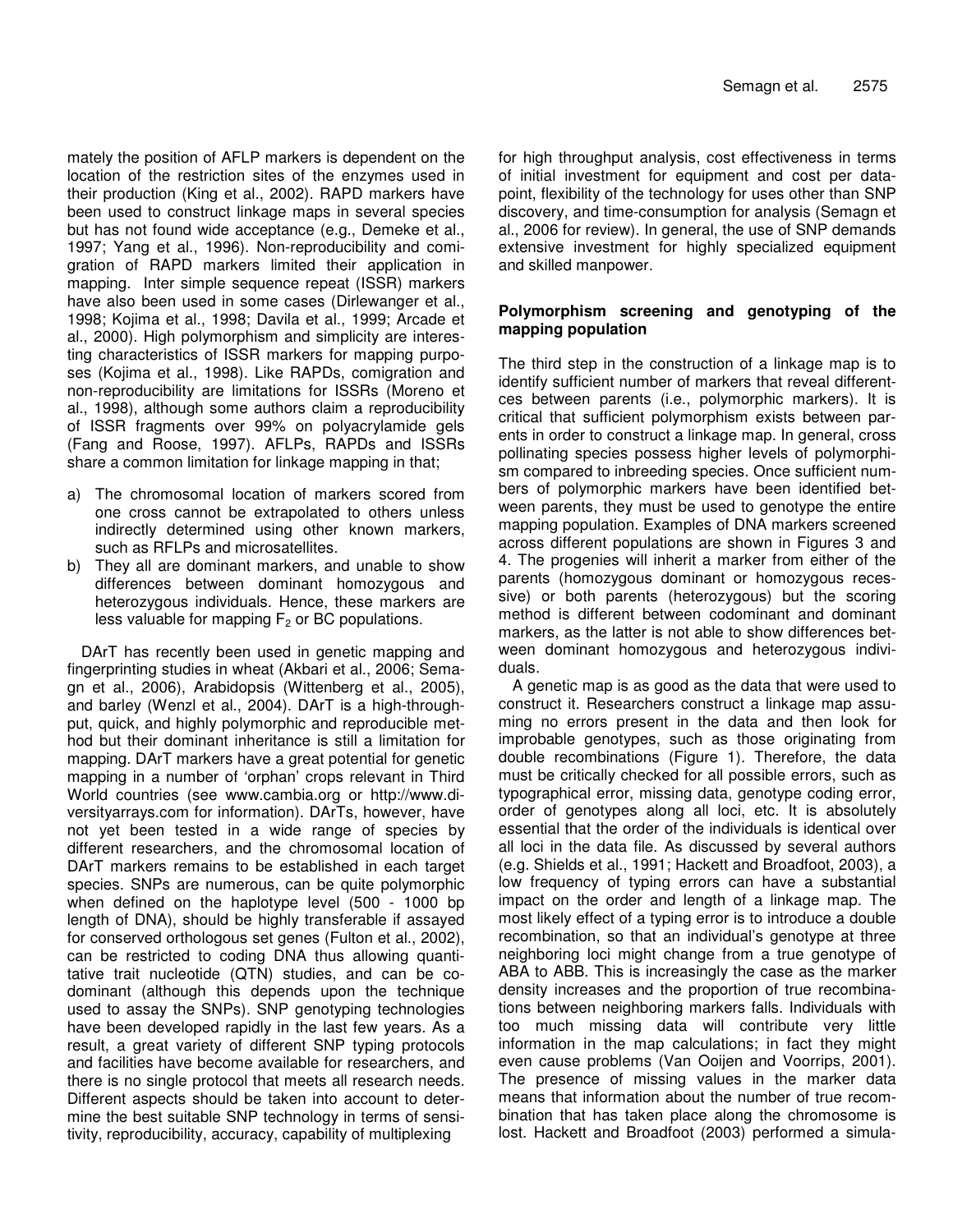

**Figure** 4. A polyacrylamide gel showing segregation patterns for the two parents and 22  $F_2$ progenies.  $F_2$  individuals are subjected to amplification with the primer pair belonging to markers X and Y and the two reactions are run simultaneously on a same gel.  $F_2$  individuals that show a recombination event in the region flanked by X and Y can easily be distinguished from non-recombinants because they produce three PCR fragments instead of two (homozygous  $F_2$  non-recombinants) or four (heterozygous  $F_2$  non-recombinants). In this example, only individuals 3 and 22 have recombination between marker X and Y. The table shows the genotypic data for the  $F_2$  individuals coded as follows: a (same allele as  $P_1$ ), b (same alleles as  $P_2$ ), and h (heterozygous for the two alleles) (Modified from Peters et al., 2004).

tion study to investigate the effects of typing errors and missing values on the construction of linkage maps and concluded that missing values had less effect than typing errors, but they reduced the number of correctly ordered markers and produced shorter map lengths for more widely separated markers.

#### **Linkage analyses and map construction**

Linkage analyses and mapping are computerized. Several computer packages are presently available for genetic linkage mapping but the most widely used are JoinMap (Stam, 1993a), MAPMAKER/EXP (Lander et al., 1987), GMENDEL (Echt et al., 1992), LINKAGE (Suiter et al., 1983), and Map Manager QTX (Manly et al., 2001). Join-Map is a commercial program while all others are freely available from the internet. The basic principles in map construction are basically the same for the different statistical programs, and the major steps in linkage analyses are described using JoinMap as an example.

# **a) Test for segregation distortion**

For each segregating marker, a chi-square analysis needs to be performed to test for deviation from the expected segregation ratio for the mapping population (1:1 for both dominant and codominant markers in BC, RIL, DH and NIL; 1:2:1 for codominant markers in  $F_2$ ; 3:1 for dominant markers in  $F_2$ ). A deviation of the observed genotypic frequencies from the expected in a given genotypic class within a segregating population is called segregation distortion (Sandler and Novitski, 1957; Sandler and Golic, 1985; Lyttle, 1991). Segregation distortion can occur due to different reasons: statistical bias, genotyping and scoring errors (Plomion et al., 1995) and biological reasons like chromosome loss, competition among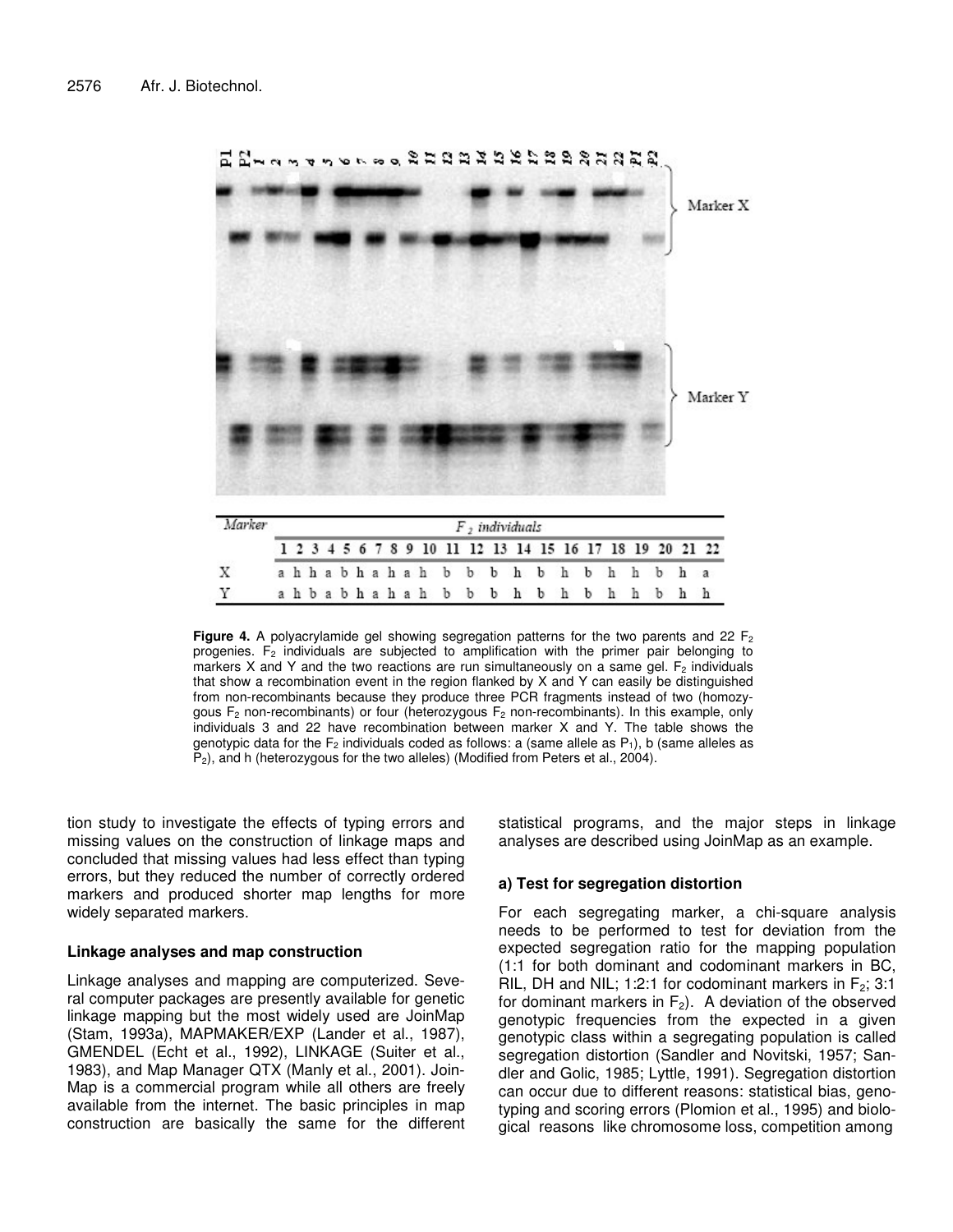gametes for preferential fertilization, gametocidal or pollen-killer genes (abortion of male or female gametes), incompatibility genes, chromosome arrangements or nonhomologous pairing (Strauss and Conkle, 1986; Lyttle 1991; Bradshaw and Stettler, 1994; Lefebvre et al., 1995). Segregation distortion is a problem often encountered in mapping studies (Wendel and Parks, 1984; Torres et al., 1985; Lyttle, 1991; Schon et al., 1991; Zivy et al., 1992). It has been shown that the analysis of linkage may be influenced by deviations of single-locus segregation ratios from expected frequencies, and several authors have discussed methods to test for linkage or to estimate recombination frequencies between genes showing segregation distortion (Bailey, 1949; Garcia-Dorado and Gallego, 1992; Lorieux et al., 1995a,b). The effects of inclusion of loci with significant segregation distortion in the final linkage map seem contradictory. According to Hackett and Broadfoot (2003), segregation distortion had very little effect both on marker order and map length but others have reported reduction in map length due to the presence of loci with significant segregation distortion. Segregation distortion is a normal phenomenon in wide crosses, and one should be careful in removing loci with segregation distortion from further calculation. It is better to study these loci after calculating the map, as markers distorted towards the same direction clustered in a small chromosome region (Byrne et al., 1995; Lefebvre et al., 1995; Harushima et al., 1996; Lu et al., 2002; Matsushita et al., 2003; Sibov et al., 2003).

In plants, the percentage, degree, origin and genetic effects of segregation distortion vary significantly with species, population types, crosses and marker types. DH and RIL populations usually have high segregation distortion while BC populations usually have relatively fewer segregation distortions. For DH, non-Mendelian segregation may arise due to the various reasons mentioned above plus selection associated with the *in vitro* DH production process and fixation of recessive lethal genes into homozygous. In view of molecular marker types, Lorieux et al. (1995a, b) indicated that the estimation of recombination fractions in codominant markers is less affected by segregation distortion than that of dominant markers. In most cases, however, the scale and extent of segregation distortion for codominant versus dominant markers varied significantly among different data.

# **b) Establishing linkage groups**

Markers are assigned to linkage groups using the odds ratios, which refers to the ratio of the probability that two loci are linked with a given recombination value over a probability that the two are not linked. This ratio is called a logarithm of odds (LOD) value or LOD score (Risch, 1992; Stam, 1993a). The critical LOD scores used to establish linkage groups and calculate map distances are called 'linklod' and 'maplod', respectively (Stam, 1993b;

Ortiz et al., 2001). Marker pairs with a recombination LOD score above a critical 'linklod' are considered to be linked whereas those with a LOD score less than 'linklod' are considered unlinked. Several researchers used a 'linklod' value of 3 as the minimum threshold value in order to decide whether or not loci were linked. A LOD value of 3 between two markers indicates that linkage is 1000 times more likely than no linkage (Stam, 1993a). Experience with modern data sets with many markers, especially those species with large numbers of chromosomes, shows that even using a 'linklod' of  $> 6$  may lead to false positive linkage (Stam, 1993b; O'Donoughue et al., 1995). Higher critical LOD values will result in more number of fragmented linkage groups, each with smaller number of markers while small LOD values will tend to create few linkage groups with large number of markers per group. Two markers are placed in distinct linkage groups if they are not linked to any member of the other group. At any stage in the calculation, there is a group of markers which have been assigned to a linkage group and a group of free markers which have not yet been assigned.

Various options (e.g., changing the parameters of analyses, excluding loci or individuals, generation of additional marker data for linkage groups with few number of markers, etc.) can be tested until researchers establish satisfactory linkage groups. Ideally one would like to arrive at a number of linkage groups that is the same as the haploid chromosome numbers of the species under study. In practice, determining number of linkage groups is usually not a straightforward task because;

- a) Loci on different chromosomes may appear to be linked by chance (spurious linkage).
- b) Two or more linkage groups can be obtained for each chromosome (Figure 5), which results to the total number of linkage groups much higher than the haploid chromosome numbers.

If a linkage group consists of loci from different chromosomes, this often leads to many suspect linkages and to a poor goodness-of-fit of the resulting map. Therefore, it is important to critically check every marker in each linkage group before proceeding to the next step. Furthermore, the number of linkage groups, especially in polyploid species (e.g., O'Donoughue et al., 1995; Wight et al., 2003; Semagn et al., 2006), can be higher than the number of haploid chromosomes if the molecular markers are not well-distributed across all chromosomes and don't sufficiently cover the genome. In hexaploid wheat, for example, the International Triticeae Mapping Initiative (ITMI) population (Synthetic/Opata) is one of the most extensively mapped population (Nelson et al., 1995a,b,c; Van Deynze et al., 1995; Marino et al., 1996; Roder et al., 1998; Song et al., 2005) with 1468 markers scored for 115 recombinant inbred (RI) lines (http://wheat.pw.us-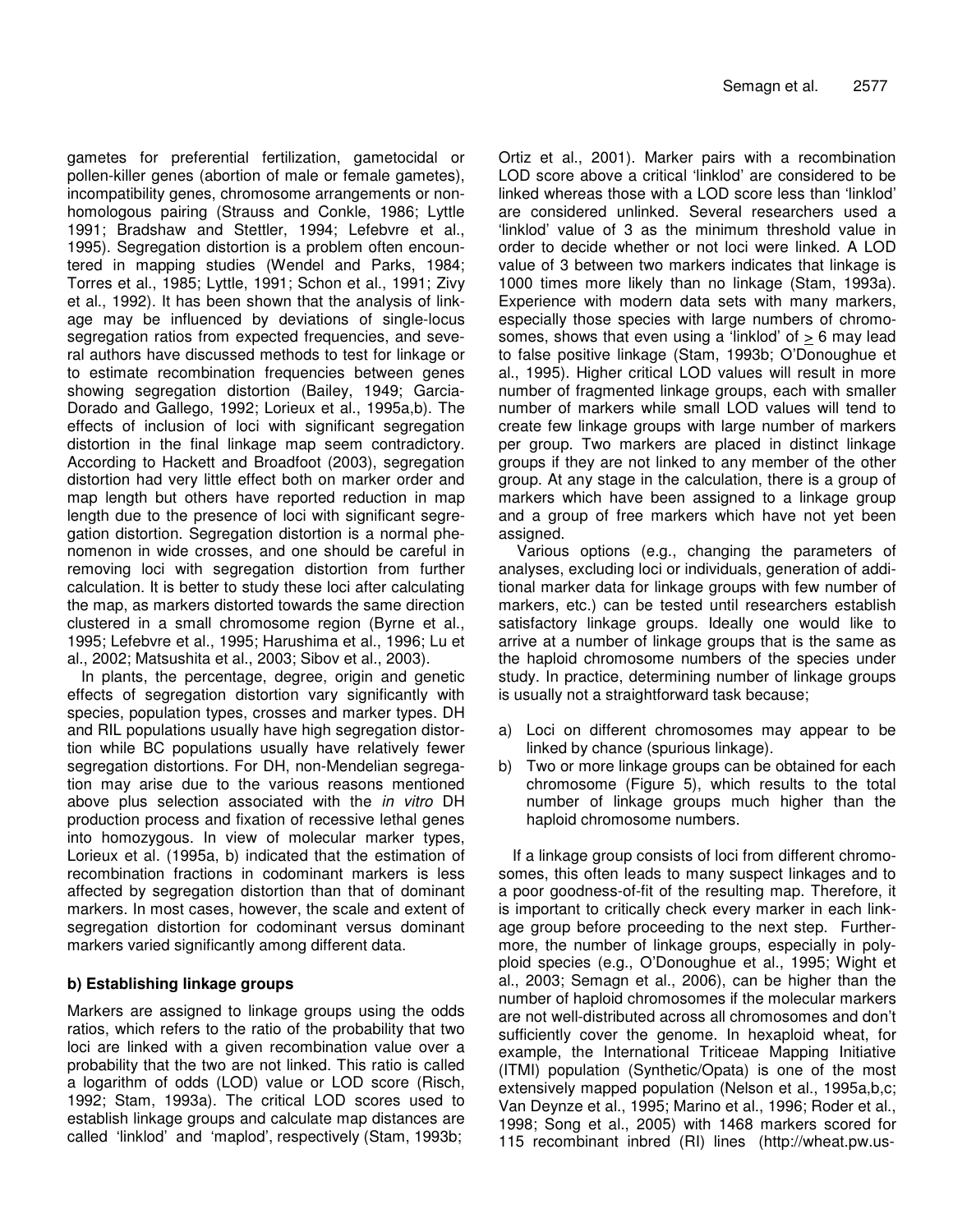

3(3H)

**Figure 5.** Linkage map of barley chromosome 3H constructed using 104 recombinant inbred lines (RILs) derived from a cross between accession OUH602 and cultivar Harrington. The map is developed using 26 simple sequence repeat (SSR) markers, which are given on the right side of each chromosome. Map distances in centimorgan are given on the left side (Yun et al., 2005). Note that the chromosome is fragmented into 3 linkage groups with each linkage group consisting of 3, 11 and 12 markers. This is an example of a poor map that doesn't representative the entire chromosome for large scale application.

da.gov/GG2/index.shtml). Such data set, however, were created by combining results from various research groups. One of the problem Semagn et al. (2006) encountered in the ITMI dataset was the difficulty to establish 21 linkage groups corresponding to the 21 hexaploid wheat chromosome (2n=6x=42). A total of 56 to 63 linkage groups were obtained depending on the LOD score used to establish linkages. The number of linkage groups per chromosome varied from 1 for chromosomes 4B and 4D to 5 for chromosomes 7A, 7B and 7D. Hexaploid wheat has a very large genome, 16 million kb/haploid cell (Bennett and Smith, 1976), and the large number of linkage groups compared to haploid chromosome numbers suggest that several areas of the genome remain undetected even in markers as high 1468 loci. Therefore,

linkage mapping in species with high genome size could be much more complex and problematic even in the presence of large number of markers.

The next step, after establishing linkage groups, is to assign them to a chromosome based on previous available information for anchoring markers (markers with known chromosomal location) and/or using aneuploid lines. Of course, the former is not possible if one starts from scratch. If there are no previously mapped anchoring markers, one needs to determine the chromosomal location of selected markers in a linkage group using aneuploid lines, such as nullisomics, monosomics, and chromosome deletion stocks (Fox et al., 2001). Aneuploid is the condition in which the chromosome number of the cells of an individual is not an exact multiple of the typical haploid set for that species. If a marker is missing from a certain chromosome (piece) in aneuploid lines, it is strong evidence for its physical location. Aneuploids are very useful for assigning linkage groups of genetic markers to both physical chromosomes as well as for merging two or more linkage groups that belong to the same chromosome. However, one should remember that a single probe or primer-pair may produce multiple loci, especially in polyploids, and the different loci may map to different chromosomes.

# **c) Determining map distance and locus order**

For calculating map distances and determining locus order, the researchers need to specify several parameters, including a recombination threshold value, minimum 'maplod', jump threshold value, and mapping function (m.f.). Only information for marker pairs with a LOD score above 'maplod' is used in the calculation of map distances. The choice of 'maplod' values is arbitrary and it can be as low as 0.01 to as high as 3.0. If the value of 'maplod' equal to 0.01, the program uses even very weak linkage information (usually corresponding to recombination values slightly less than 50%). If one is dealing with large linkage groups (i.e., over 50 markers per linkage group), various marker pairs will show insignificant linkage, if at all. In such cases, the 'maplod' value should be set between 0.5 and 1.0 to ensure that no information is used which comes from distant markers (Stam, 1993b). The mapping procedure is basically a process of building a map by adding loci one by one, starting from the most informative pair of loci (loci pair with most linkage information). If the order of sets of (at least three) markers is known in advance, this information can be provided to the program as a "fixed order" (Stam, 1993b; van Ooijen and Voorrips, 2001; Vision et al., 2000). At each step, a marker is added to the map on the basis of its total linkage information with the markers that were placed earlier on the map. For each added locus the best position is searched and a goodness-of-fit measure is calculated. When the goodness-of-fit reduces too sharply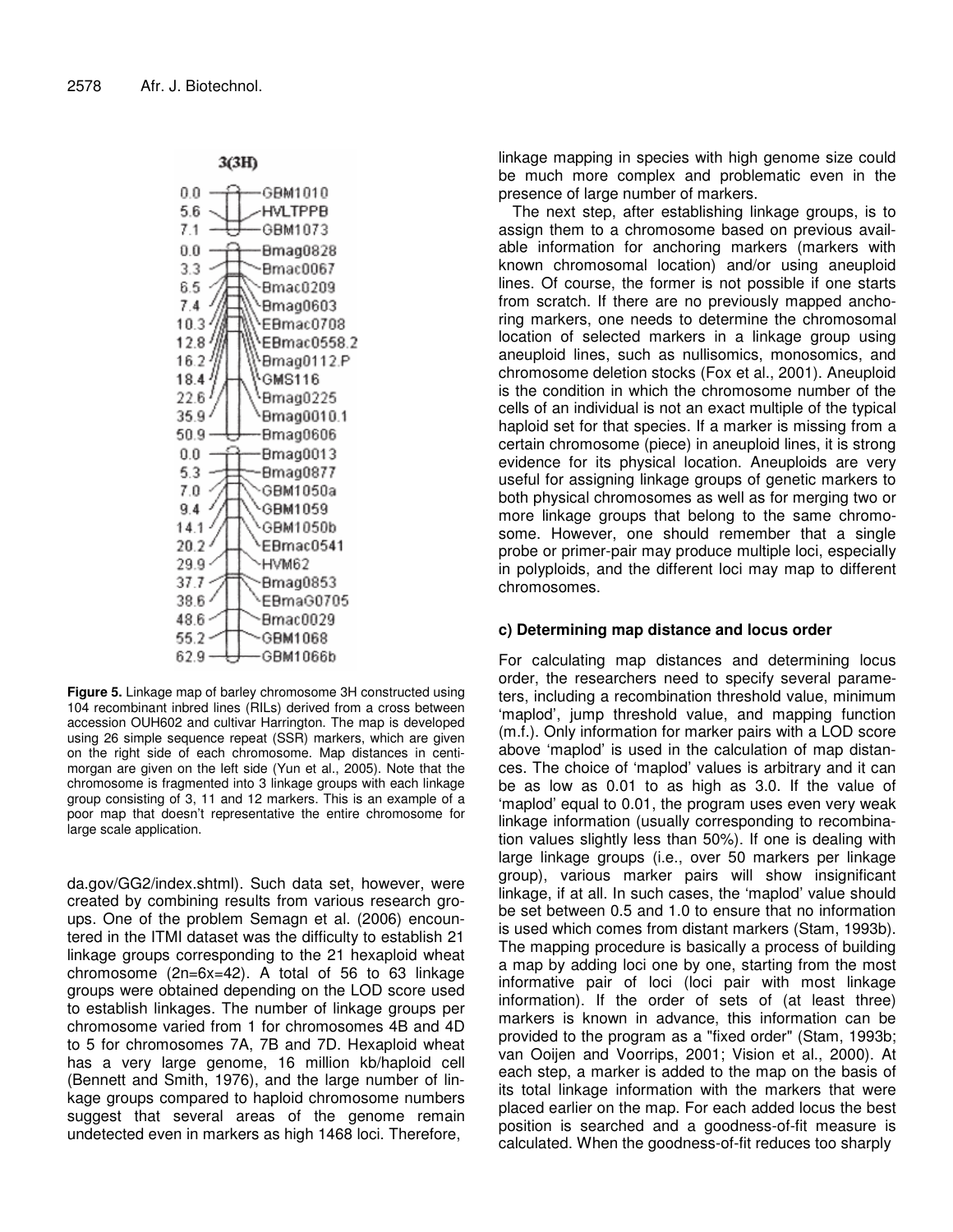(too large a jump), or when the locus gives rise to negative distances, the locus is removed again. This will continue until all loci have been handled once. This is the end of the so-called first round. Subsequently, all loci previously removed are attempted to be added to the map a second time. This can be successful since the map will contain more loci than at the first attempt. But it may also be unsuccessful again through too large a jump or negative distances, so that a locus will be removed once more. This is the second round. After that, all loci previously removed are attempted a final time to be added to the map by ignoring the requirements of maximum allowed reduction in goodness-of-fit and no negative distances. This is the final round and gives genetic map as shown in Figures 5 and 6. The former is an example of a map that partially represents a chromosome while the latter is a well saturated map that covers the entire chromosome. Of course, when all loci are fitted in the first or second round, there will not be subsequent rounds. Therefore, the researcher needs to critically check the various statistical analyses outputs in calculating map distance and locus ordering.

When map distances are small (<10 cM), the map distance equals the recombination frequency (Figure 7). However, this relationship does not apply for map distances that are greater than 10 cM. Hence, the researcher must select one of the two genetic mapping functions (Haldane or Kosambi), which translates recombination frequencies into map distances and vice versa. Haldane's mapping function (Haldane, 1931) assumes absence of interference between crossovers in meiosis, whereas Kosambi's mapping function (Kosambi, 1944) assumes a certain degree of interference. Interference is the effect in which the occurrence of a crossover in a certain region reduces the probability of a crossover in the adjacent region. Such mapping functions convert recombination fractions into map units called centimorgans (cM) in honor of the geneticist Thomas Hunt Morgan. By definition, one map unit (m.u.) is equal to one percent recombinant phenotypes or 1 cM. For recombination frequentcies above 10%, Haldane mapping functions gives higher map distance than Kosambi; hence, the total map length of a species will be much higher for the Haldane's than Kosambi's mapping function.

The statistical programs perform locus ordering using one of the locus-ordering criteria: weighted least squares, maximum likelihood and minimum sum of adjacent recombination fractions. Hackett and Broadfoot (2003) performed a simulation study to compare the performance of these three locus-ordering criteria in the presence of missing values, typing errors and distorted segregation ratios. The authors concluded that map inflation was more extreme using the maximum likelihood criterion than using weighted least squares. The advantage of the weighted least-squares approach is that the distances between markers are calculated from the map distances

between all pairs of markers on a chromosome, and hence the impact of typing errors on the distance between adjacent markers is less severe. JoinMap uses the weighted least squares procedure as described by Stam (1993a), with one modification: the squares of the LODs are used as weights, thereby putting relatively more weight on more informative data (Van Ooijen and Voorrips, 2001).

All markers generated for a particular segregating population may not establish linkage groups. For example, Semagn et al. (2006) genotyped 93 DH lines derived from a cross between hexaploid wheat parents (Arina x NK93604) for 904 DNA markers (271 DArTs, 290 AFLPs, and 343 SSRs) but only 624 markers were finally incurporated into their respective linkage maps. Therefore, a large number of markers will be discarded before constructing the final linkage map.

Vision et al. (2000) proposed two experimental phases in the construction of a high-density genetic map: the first is to construct a high-confidence framework and the second is to add new markers to this framework. This two-phased strategy allows many markers to be placed on a well-measured map with a minimum of genotyping and avoids the loss in map resolution that would result from arbitrarily shrinking mapping population size. In the first phase of the proposed strategy, the breakpoints for each individual in the full mapping population are located using a limited number of the available markers, which are referred to as the framework markers. Preferably, these markers are chosen on the basis of prior knowledge concerning their even distribution throughout the genome, as measured by breakpoint density. The map constructed in this first phase, in which the framework markers are placed confidently and precisely is referred to as the framework map. In the second phase, the genotypes for all subsequent markers are scored in a small sample of individuals that have been selected on the basis of the information obtained during the first phase. The data obtained in this second phase allow the mapping of new markers relative to the fixed framework.

# **RELATIONSHIP BETWEEN GENETIC AND PHYSICAL MAPS**

The order of markers in a high density genetic map remains the same as that of the physical map (Figure 8). However, there is no direct linear relationship between units of genetic distances in centimorgan (cM) and physical distances in kilobase pairs (kb). [Note that 1 megabase pair (Mb) = 10<sup>3</sup> kilobase pair (kb) = 10<sup>6</sup> bp]. For chromosome 4 of Arabidopsis, for example, the kilobase pair to centimorgan ratio varied from 30 to 550 kb per cM (Schmidt et al., 1995). In rice 1 cM on average equals to 258.5 kb (The Rice Genome Sequencing Project, 2005) but this figure actually varies from 120 to 1000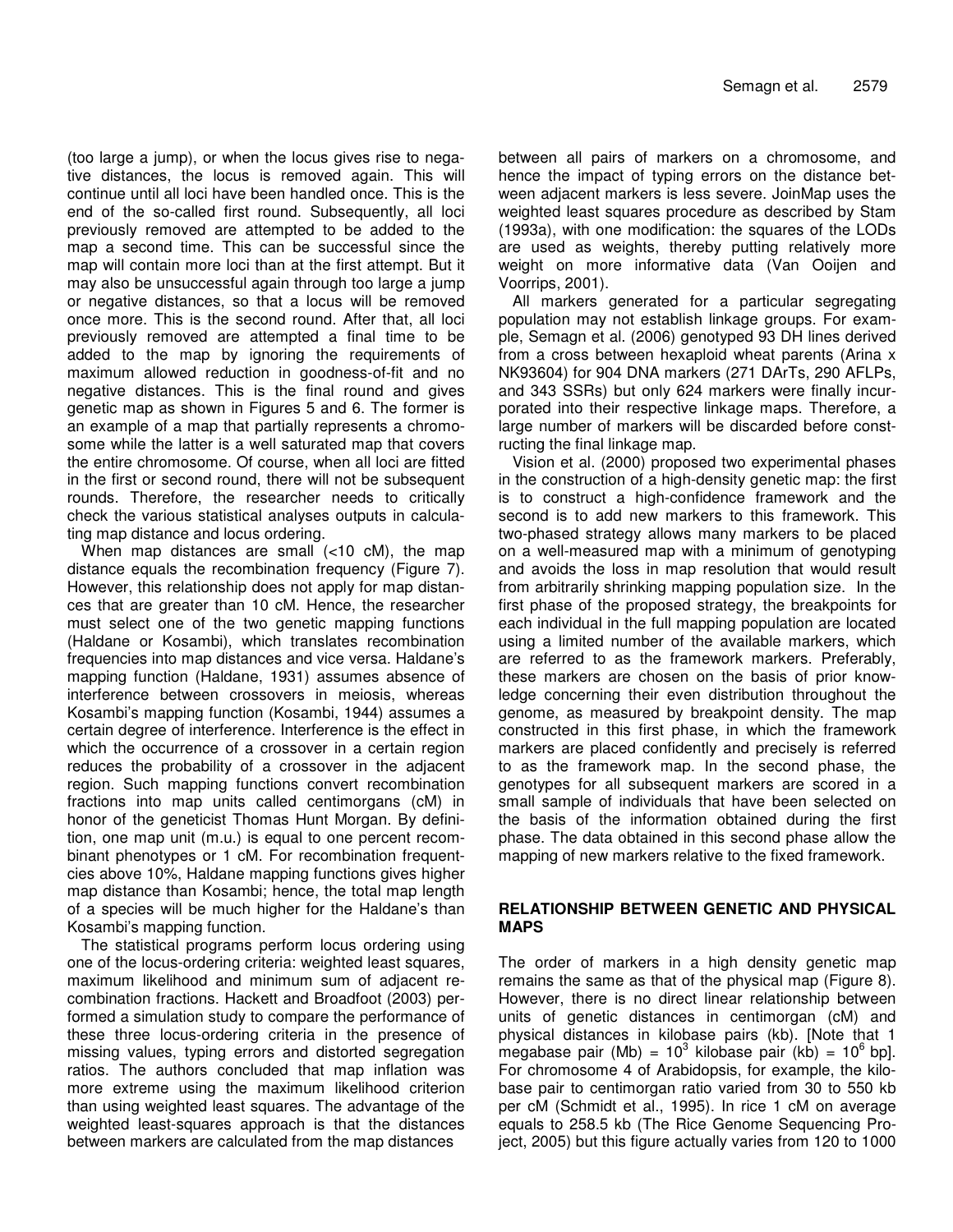

**Figure 6.** Map of chromosomes 2B (left) and 4A (right) in bread wheat (*Triticum aestivum*). Chromosome 2B is an example of a well saturated microsatellite consensus map. Expressed sequence tags (EST) markers are in black; the remainders loci are microsatellite markers and are color coded by microsatellite source (red -Wheat Microsatellite Consortium (WMC); green - GWM/GDM, cyan - CFA/CFD; blue - BARC). Loci that cosegregated are grouped beside a vertical line on the right side of the chromosome (Somers et al., 2004). Chromosome 4A shows high clustering of diversity arrays technology (DArT) markers (green) compared to amplified fragment length polymorphism (blue) and microsatellite (black) markers (Semagn et al., 2006). Numbers on the left shows map distances in centiMorgans (cM) from the top of each chromosome.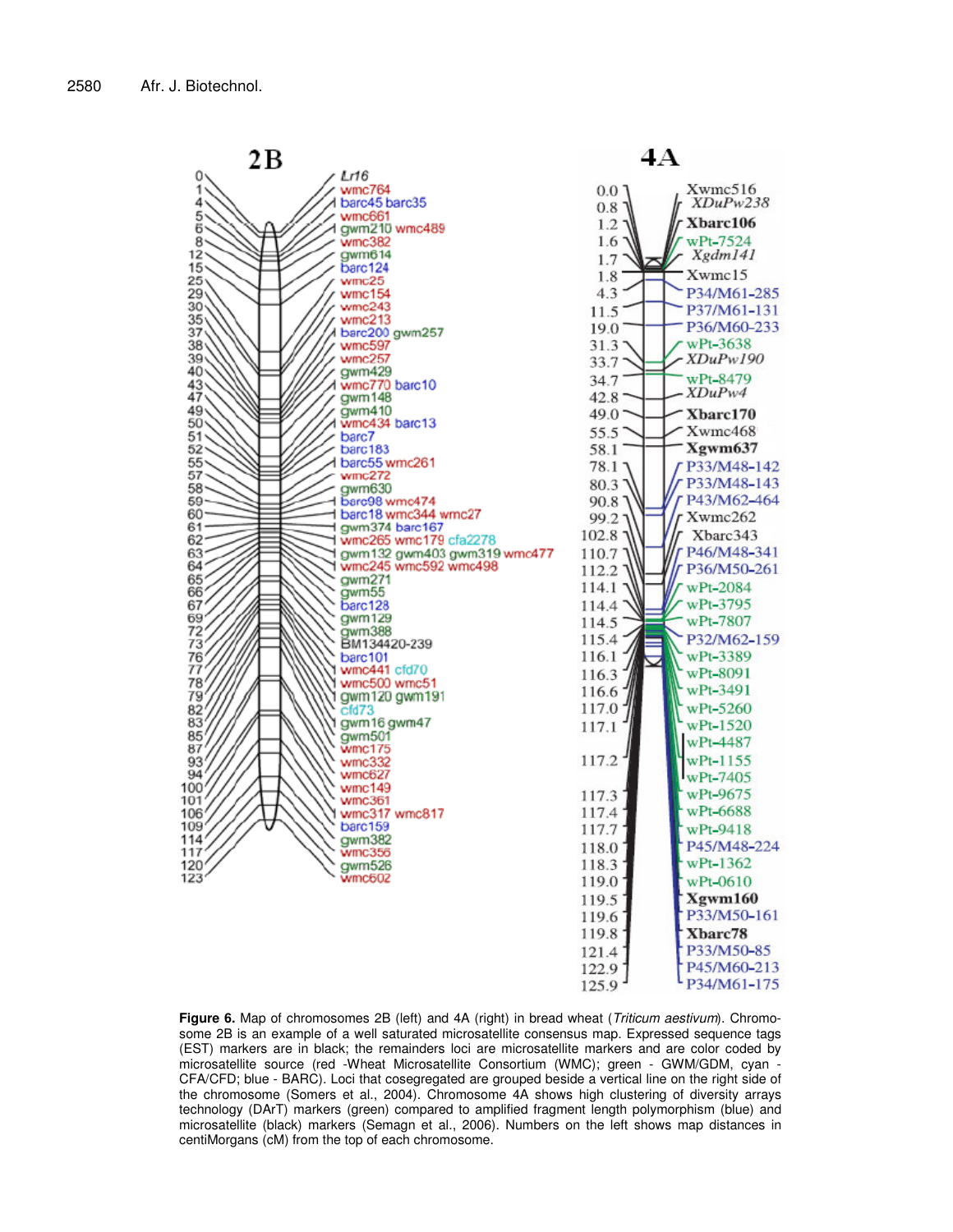

**Figure 7.** Comparison of Haldane's and Kosambi's mapping functions. Below a recombination frequency of 0.1 (10%), there is almost no difference between the two mapping functions  $(r = d)$ . For recombination frequencies above 0.1 or 10%, Haldane mapping function gives higher map distance than Kosambi mapping function.

kb per cM (Kurata et al., 1994). In wheat, the variation is even more extreme, with 1 cM equivalent to 118 to 22,000 kb (Gill et al., 1996a, b). Therefore, genetically close markers may actually be far apart in terms of base pairs (or vice versa) due to differences in the frequency of recombination along the length of a chromosome (Figure 8). The non linear relationship between genetic and physical map distances can hinder the ability of geneticists to identify genes by map-based techniques. Understanding the rules that govern the distribution of recombination events will, therefore, be of great value to researchers who aim at identifying genes on the basis of their position in a genetic map.

Meiotic recombination occurs preferentially at defined sites, termed hot spots, along chromosomes of various eukaryotic organisms (Shiroishi et al., 1993; Smith, 1994; Lichten and Goldman, 1995). In all eukaryotic organisms that have been analyzed in detail, regions of high (hot spots) and low (cold spots) recombination have been reported (Lichten and Goldman, 1995; Wahls, 1998). In hexaploid wheat, more than 85% of the genes are present in gene-rich regions, physically spanning only 5– 10% of the chromosomal region (Gill et al., 1996a,b). The gene-rich regions are interspersed with blocks of repetitive DNA sequences visualized as regions of low gene density. These gene-rich regions undergo recombination much more frequently than do gene-poor regions. Kilobase pair per cM estimates ranged from 118 kb for generich regions to 22,000 kb for gene-poor regions (Gill et al., 1996a). Physical distribution of recombination events is non random in other plant species as well (Rick, 1971). Division of higher organism genomes into gene-rich and gene-poor compartments seems a common feature (Sumner et al., 1993). Regions corresponding to centromeres (Figure 9), and even some telomeres in tomato and potato, show a 10-fold decrease in recombination compared to other regions in the genome (Tanksley et al., 1992). Reduced recombination frequency in pericentric regions is also seen in many species including wheat (Dvorak and Chen, 1984; Snape et al., 1985; Curtis and Lukaszewski, 1991; Gill et al., 1993; Gill and Gill, 1994; Gill et al., 1996a,b), barley (Leitch and Heslop-Harrison, 1993; Pedersen et al., 1995; Kunzel et al., 2000), rye (Heslop-Harrison, 1991; Wang et al., 1992), and Lolium (Hayward et al., 1998 ; Bert et al., 1999). When considering the average length of DNA per unit of recombination, different segments of a chromosome should therefore be considered independently.

The genetic- and physical-map orders of markers are not without errors. Inaccuracies in genetic maps can result from genotyping errors, as well as from the use of a limited number of informative meioses to generate maps. Errors in the order of markers on physical maps can be due to problems with assembly or to incorrect identification of marker positions. Even when the order of markers is known to be without error, accurate estimates of recombination fractions will play an important role in linkage studies (Clerget-Darpoux et al., 1986; Risch and Giuffra, 1992; Goddard et al., 2000; Collins et al., 2001; Reich et al., 2001).

# **PROSPECTS OF GENETIC MAPPING**

The development of genetic maps based on markers that are simple to generate, highly reproducible, codominant, and specific for known linkage groups are highly desirable for their application in breeding. The transferability of maps constructed using AFLPs, RAPDs, and ISSRs is limited between populations and pedigrees within a species (Chagne et al., 2003) because each marker is primarily defined by its length (i.e., sequence information may be limited). Moreover, the same size band amplified across populations/species does not necessarily mean that bands possess the same sequence, unless proven by hybridization studies (Thormann et al., 1994). In contrast, the development of high density maps that incorporate EST-derived RFLP, SSR and SNP markers will provide researchers with a greater arsenal of tools for identifying genes or QTLs associated with economically important traits. Furthermore, such EST-based markers mapped in one population can be used as probes and primers for characterizing other populations within the same species.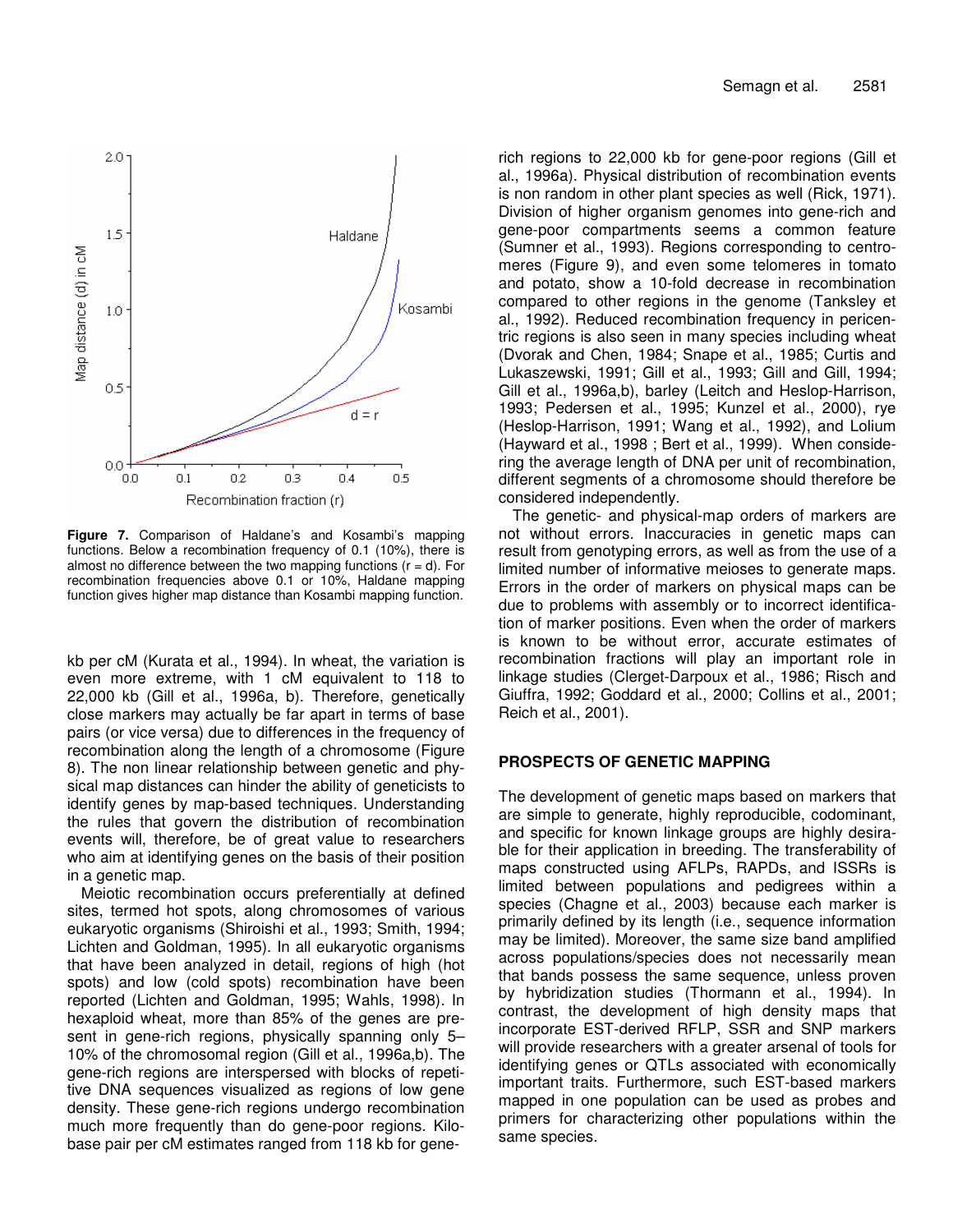

**Figure 8.** Comparison of physical and genetic map of barley chromosome 2H (Kunzel et al., 2000). The idiograms and RFLP maps are aligned at approximate centromere positions (CEN). Subregions of similar recombination rates are shown in the same color. As compared to the genome-wide average (4.4 Mb/cM), blue indicates suppressed (> 4.4 Mb/cM), green increased (1.0–4.4), and red strongly increased ( $\leq$  1.0 Mb/cM) recombination. Black regions of the physical maps mark Giemsa N bands. Positions of N bands, nucleolus organizer regions (NOR) and translocation breakpoints (TB) are given in fraction-length (FL) estimates. If several TBs were mapped between the same loci, the Mb distance between the two physically most distant TBs was divided by the cM distance of the two flanking markers; such estimates are marked by the preceding symbol  $\leq$ . Special cases are denoted by superscript a–c. (a) Corresponding genetic distance is not definable since the TBs are located between cosegregating markers, as indicated to the right of the genetic maps. (b) Physical subregions are arbitrarily assigned to 0.01-FL intervals because TBs of the same FL estimate are located in different regions of the genetic map. (c) cM positions of both the NOR and CEN are included by inference on the basis of the Steptoe/Morex linkage map.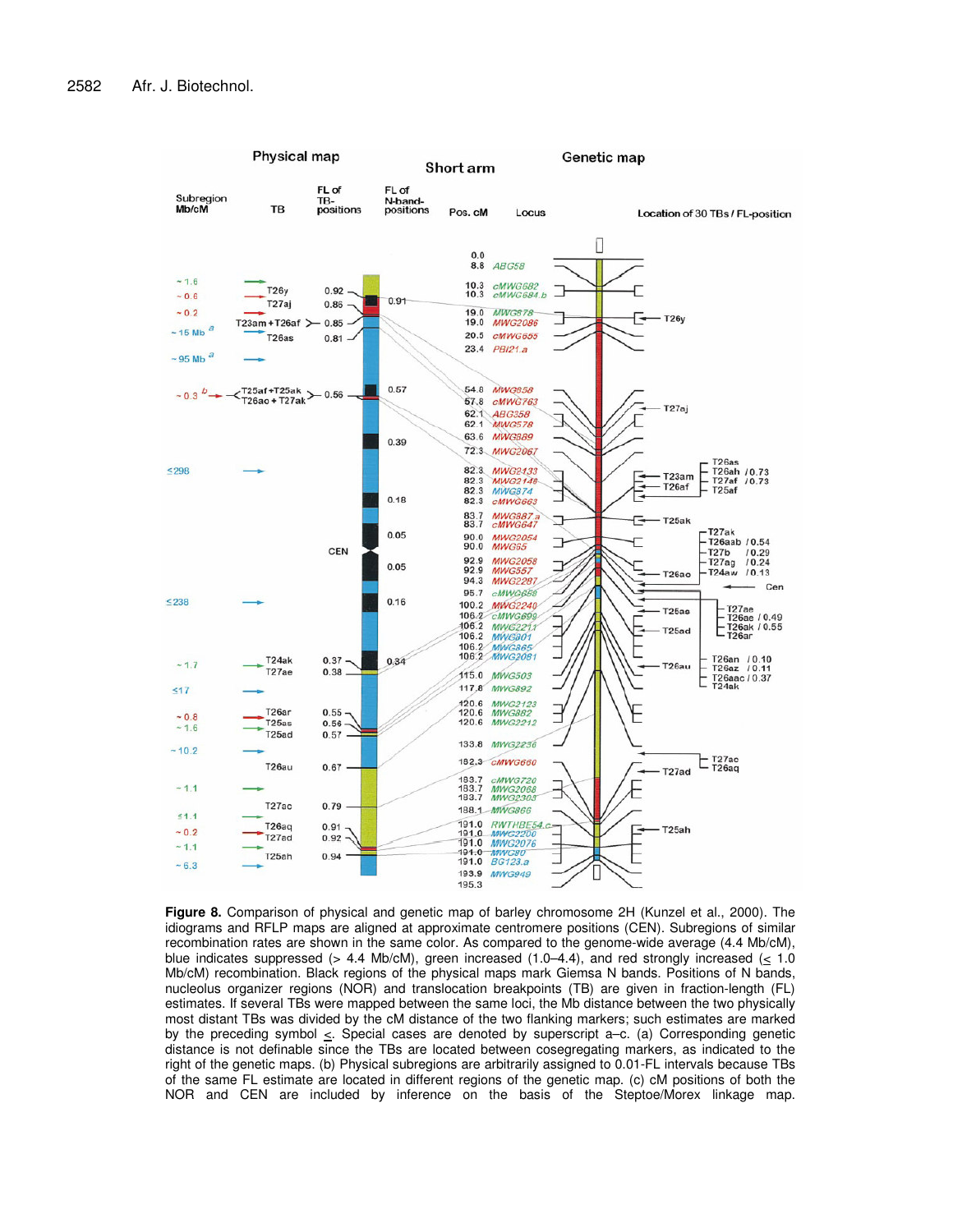

**Figure 9.** The relationship between genetic and physical distances on 3 rice chromosomes (Chen et al., 2002). Recom-bination is suppressed around centromere and the ratio of genetic/physical distances in this region is much lower than all other parts of the chromosomes. In contrast, there is often high rate of recombination in the telemore, which results to higher genetic/physical ratios.

Genetic maps with good genome coverage and confidence in locus order requires not only large numbers of DNA markers, but also the analyses of large numbers of individuals. The requirement for a large number of markers or mapping populations to reduce the linkage group number to haploid chromosome numbers and increase map accuracy has been emphasized in mapping studies (e.g., Jeuken et al., 2001; Sharma et al., 2002; Crane and Crane, 2005). In a genome of 1 million kb and a total genetic map length of 1000 cM, for example, 1 cM is

1000 kb. To localize markers within distances of 100 kb or less means mapping to a resolution of 0.1 cM or less. This would require analysis of more than 3000 segregating progeny in the hope of obtaining those few individuals in which crossovers had occurred very close to the target gene (Tanksley et al., 1995). However, analyses of such large number of individuals require very high throughput techniques. The methods for detection and analysis of widely-used markers are automated and much faster than some years ago. One example of an improvement in the efficiency of marker analysis is multiplex PCR, which enables multiple marker loci to be tested simultaneously. PCR products up to 9 different primer pairs with non-overlapping ranges of allele sizes can be multiplexed and run on high throughput DNA sequencing machines. New types of high-throughput marker systems, such as SNPs, should play an important role in the construction of high density maps, provided that these methods are not too expensive. Due to the abundance of SNPs and development of sophisticated high-throughput SNP detection systems, it is expected that SNP markers will have a great influence on future mapping studies (Rafalski, 2002; Koebner and Summers, 2003). Comparison of sequences of the two rice cultivars 'Nipponbare' (*japonica*) and 'Kasalath' (*indica*) revealed a total of 80,127 polymorphic SNPs and 18,828 potentially polymorphic SSRs. This suggests the high potential of SNP and SSR markers for other species as well for the construction of highly saturated genetic maps.

Genetic maps based on DNA markers are available for several economically important plants, including arabidopsis, maize, rice, wheat, barley, tomato, potato, sunflower, pea, bean, rye, millet, cotton, soybean, sorghum, cowpea, tobacco, turnip rape, cauliflower, sunflower, alfalfa, carrot, sugarcane, sugar beet, coffee, and grape. In model species (such as arabidopsis and rice) and other extensively studied species, one can find several genetic maps developed by different researchers using different mapping populations, sample size, marker systems, and statistical programs. However, it is not always possible to get the same map length and marker order in these different genetic maps. Such type of problem can be solved with the development of a wide range of high throughput techniques for physical mapping of chromosomes. It is only with the availability of physical maps that one can be sure of the order of markers along chromosomes and their actual length in kilobase pairs. The ultimate physical map is the whole genome DNA sequence, which is available for a few species such as *Arabidopsis thaliana* (The Arabidopsis Genome Initiative, 2000) and rice (The Rice Genome Mapping Project, 2005).

#### **REFERENCE**

Ahn S, Tanksley SD (1993). Comparative linkage maps of the rice and maize genomes. Proc. Natl. Acad. Sci. USA 90: 7980-7984.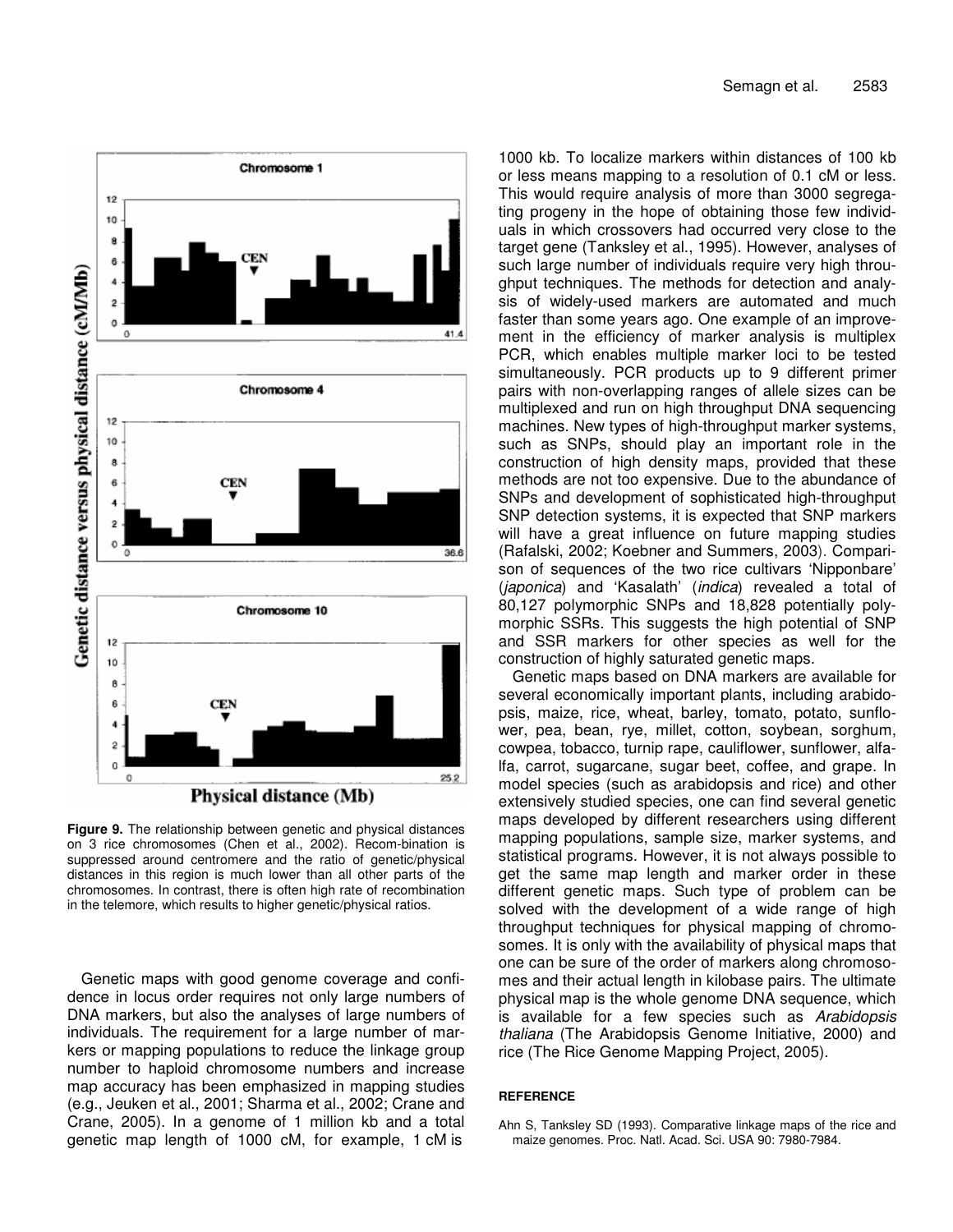- Akbari M, Wenzl P, Caig V, Carlig J, Xia L, Yang S, Uszynski G, Mohler V, ehmensiek A, Howes N, Sharp P, Huttner E, Kilian A (2006). Diversity arrays technology (DArT) for high throughput profiling of the hexaploid wheat genome. Theor. Appl. Genet.113:1409-1420.
- Arcade A, Anselin F, Faivre Rampant P, Lesage MC, Paques LE, Prat D (2000). Application of AFLP, RAPD and ISSR markers to genetic mapping of European and Japanese larch. Theor. Appl. Genet. 100: 299–307.
- Babu R, Nair SK, Prasanna BM, Gupta HS (2004). Integrating markerassisted selection in crop breeding – Prospects and challenges. Curr. Sci. 87: 607-619.
- Bailey NTJ (1949). The estimation of linkage with differential viability, II and III. Heredity 3: 220 228.
- Barrett BA, Kidwell KK (1998). AFLP-based genetic diversity assessment among wheat cultivars from the Pacific North-west. Crop. Sci. 38: 261-1271.
- Beavis WD, Grant D (1991) A linkage map based on information from four FP populations of maize (*Zea mays* L.). Theor. Appl. Genet. 82: 636-644.
- Bennett MD, Smith JB (1976). Nuclear DNA amounts in angiosperms. Philos. Trans. R. Soc. Lond. Ser. B. Biol. Sci. 274: 227-274.
- Bert PF, Charmet G, Sourdille P, Hayward MD, Balfourier F (1999). A high-density molecular map for ryegrass (*Lolium perenne*) using AFLP markers. Theor. Appl. Genet. 99: 445-452.
- Bradshaw HD, Stettler RF (1994). Molecular genetics of growth and development in Populus. Il Segregation distortion due to genetic load. Theor. Appl. Genet. 89: 551–558.
- Burr B, Burr FA, Thompson KH, Albertson MC, Stuber CW (1988). Gene mapping with recombinant inbreds in maize. Genetics 118: 519-526.
- Byrne M, Murrell JC, Allen B, Moran GF (1995). An integrated genetic linkage map for eucalypts using RFLP, RAPD and isozyme markers. Theor. Appl. Genet. 91: 869-875.
- Cato S, Gardner R, Kent J, Richardson T (2001). A rapid PCR based method for genetically mapping ESTs. Theor. Appl. Genet. 102: 296– 306.
- Chagne D, Brown G, Lalanne C, Madur D, Pot D, Neale D, Plomion C (2003). Comparative genome and QTL mapping between maritime and loblolly pines. Mol. Breed. 12: 185-195.
- Chalmers KJ, Cambell AW, Kretschmer J, Karakousis A, Henschke PH, Pierens S, Harker N, Pallotta M, Cornish GB, Shariflou MR, Rampling LR, McLauchlan A, Daggard G, Sharp PJ, Holton TA, Sutherland MW, Appels R, Langridge P (2001). Construction of three linkage maps in bread wheat, *Triticum aestivum*. Aus. J. Agr. Res. 52:1089– 1119.
- Chen M, Presting G, Barbazuk WB, Goicoechea JL, Blackmon B, Fang G, et al. (2002). An integrated physical and genetic map of the rice genome. Plant Cell 14: 537–545.
- Cho YG, Ishii T, Temmykh S, Chen X, Lipovich L, McCouch SR, Park WD, Ayres N, Cartinhour S (2000). Diversity of microsatellites derived from genomic libraries and genebank sequences in rice (*Oryza sativa* L.). Theor. Appl. Genet. 100: 713–722.
- Clerget-Darpoux F, Bonaiti-Pellie C, Hochez J (1986). Effects of misspecifying genetic parameters in LOD score analysis. Biometrics 42: 393–399.
- Coe E, Hancock D, Kowalewski S, Polacco M (1995). Gene list and working maps. Maize Genet. Coop. Newslett. 69: 191-269.
- Collard BCY, Jahufer MZZ, Brouwer JB, Pang ECK (2005). An introduction to markers, quantitative trait loci (QTL) mapping and marker-assisted selection for crop improvement: The basic concepts. Euphytica 142: 169-196.
- Collins A, Ennis S, Taillon-Miller P, Kwok PY, Morton NE (2001). Allelic association with SNPs: metrics, populations, and the linkage disequilibrium map. Hum. Mutat. 17: 255–262.
- Crane CF, Crane YM (2005). A nearest-neighboring-end algorithm for genetic mapping. Bioinformatics 21: 1579-1591.
- Curtis CA, Lukaszewski AJ (1991). Genetic linkage between C-bands and storage protein genes in chromosome 1B of tetraploid wheat. Theor. Appl. Genet. 81: 245-252.

Davila JA, Loarce Y, Ferrer E (1999). Molecular characterization and

genetic mapping of random amplified microsatellite polymorphism in barley. Theor. Appl. Genet. 98: 265–273.

- Davis GL, McMullen MD, Baysdorfer C, Musket T, Grant D, Staebell M, Xu G, Polacco M, Koster L, Melia-Hancock S (1999). A maize map standard with sequenced core markers, grass genome reference points and 932 expressed sequence tagged sites (ESTs) in a 1,736 locus map. Genetics 152: 1137–1172.
- Demeke T, Sasikumar B, Hucl P, Chibbar RN (1997). Random amplified polymorphic DNA (RAPD) in cereal improvement. Maydica 42: 133– 142.
- Dirlewanger E, Pronier V, Parvery C, Rothan C, Guye A, Monet R (1998). Genetic linkage map of peach (*Prunus persica* L. Batsch) using morphological and molecular markers. Theor. Appl. Genet. 97: 888–895.
- Doerge R (2002). Mapping and analysis of quantitative trait loci in experimental populations. Nature Rev. 3: 43-52.
- Dvorak J, Chen KC (1984). Distribution of nonstructural variation between wheat cultivars along chromosome arm 6Bp: evidence from the linkage map and the physical map of the arm. Genetics 106: 325- 333.
- Echt C, Knapp S, Liu BH (1992). Genome mapping with non-inbred crosses using Gmendel 2.0. Maize Genet. Coop. Newslett. 66: 27-29.
- Eujayl I, Sledge MK, Wang L, May GD, Chekhovskiy K, Zwonitzer JC, Mian MAR (2004). *Medicago truncatula* EST-SSRs reveal crossspecies genetic markers for *Medicago* spp. Theor. Appl. Genet. 108: 414–422.
- Eujayl I, Sorrells ME, Wolters P, Baum M, Powell W (2002). Isolation of EST-derived microsatellite markers for genotyping the A and B genomes of wheat. Theor. Appl. Genet. 104: 399–407.
- Fang DQ, Roose ML (1997). Identification of closely related citrus cultivars with inter-simple sequence repeat markers. Theor. Appl. Genet. 95: 408-417.
- Ferreira A, da Silva MF, da Costa e Silva L, Cruz CD (2006). Estimating the effects of population size and type on the accuracy of genetic maps. Genet. Mol. Biol. 29: 182-192.
- Fox SL, Jellen EN, Kianian SF, Rines HW, Phillips RL (2001). Assignment of RFLP linkage groups to chromosomes using monosomic F<sub>1</sub> analysis in hexaploid oat. Theor. Appl. Genet. 102: 320-326
- Fulton TM, Van der Hoeven R, Eannetta NT, Tanksley SD (2002). Identification, analysis, and utilization of conserved ortholog set markers for comparative genomics in higher plants. Plant Cell 14: 1457-467.
- Garcia-Dorado A, Gallego A (1992). On the use of the classical tests for detecting linkage. J. Hered. 83: 143 146.
- Gardiner J, Coe E, Melia-Hancock S, Hoisington D, Chao S (1993). Development of a core RFLP map in maize using an immortalised F<sub>2</sub> population. Genetics 134: 917–930.
- Gill KS, Gill BS (1994). Mapping in the realm of polyploidy: the wheat model. BioEssays 16: 841-846.
- Gill KS, Gill BS, Endo TR (1993). A chromosome region specific mapping strategy reveals gene rich telomeric ends in wheat. Chromosoma 102: 374-381.
- Gill KS, Gill BS, Endo TR, Boyko EV (1996a). Identification of highdensity mapping of gene-rich regions in chromosome group 5 of wheat. Genetic 143: 1001-1012.
- Gill KS, Gill BS, Endo TR, Taylor T (1996b). Identification and highdensity mapping of gene-rich regions in chromosome group 1 of wheat. Genetics 144: 1883-1891.
- Goddard KA, Hopkins PJ, Hall JM, Witte JS (2000). Linkage disequilibrium and allele-frequency distributions for 114 singlenucleotide polymorphisms in five populations. Am. J. Hum. Genet. 66: 216–234.
- Gupta PK, Varshney RK, Sharma PC, Ramesh B (1999). Molecular markers and their application in wheat breeding: a review. Plant Breed. 118: 369-390.
- Hackett CA, Broadfoot LB (2003). Effects of genotyping errors, missing values and segregation distortion in molecular marker data on the construction of linkage maps. Heredity 90: 33-38.
- Haldane JBS (1931). The cytological basis of genetical interference.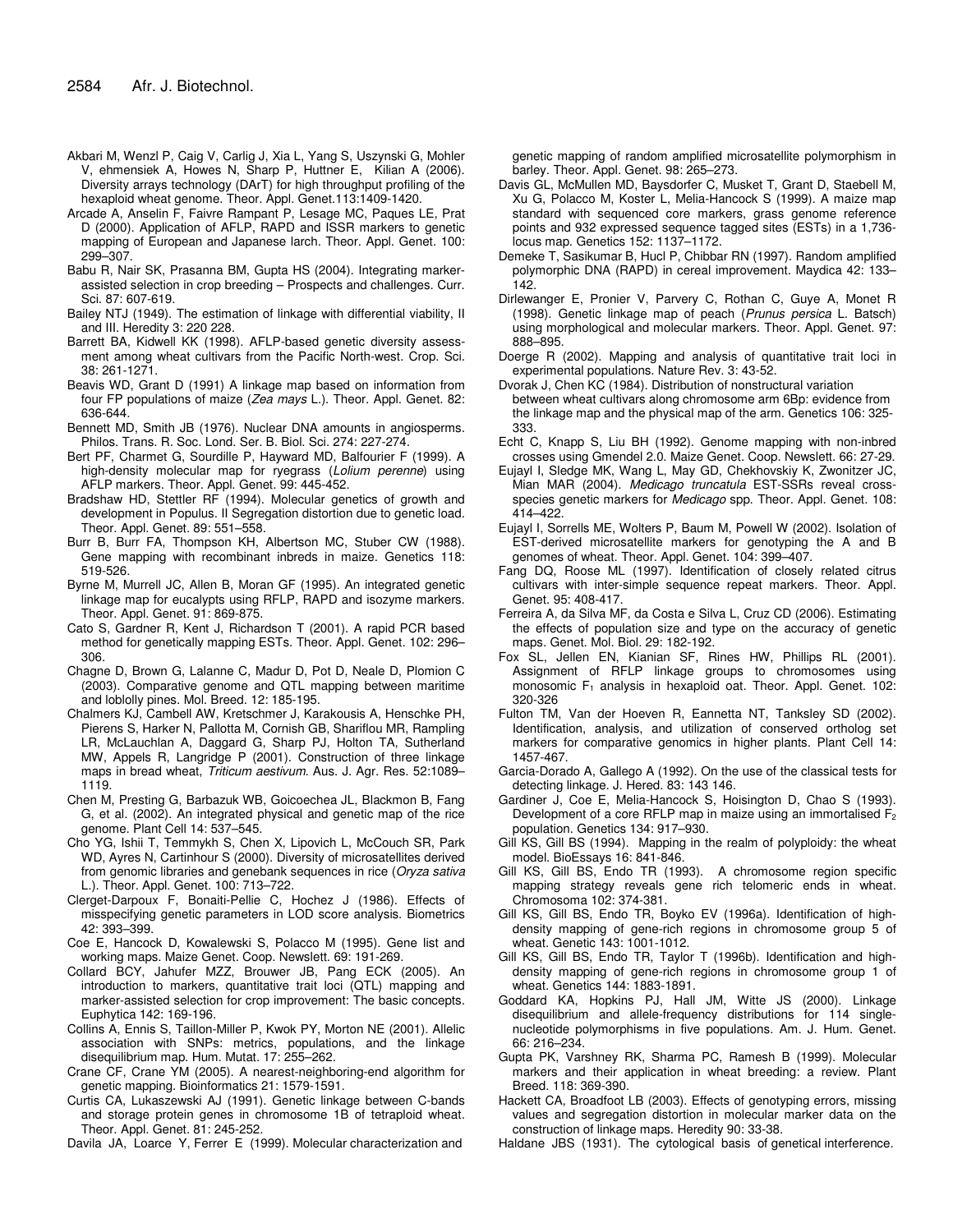Cytologia 3:54–65.

- Haley CS, Andersson L (1997). Linkage mapping of quantitative trait loci in plants and animals. In: Dear PH (ed) Genome mapping: a practical approach. Oxford University Press, New York, pp 49-71.
- Hartl DL (1988). A primer of population genetics. 2<sup>nd</sup> edition, Sinauer Associates, Inc., Sunderland, USA.
- Harushima Y, Kurata N, Yano M, Nagamura Y, Sasaki T (1996). Detection of segregation distortions in an indica-japonica rice cross using a high-resolution molecular map. Theor. Appl. Genet. 92: 145– 150.
- Harushima Y, Yano M, Shomura A, Sato M, Shimano T, Kuboki Y, et al. (1998) A high-density rice genetic linkage map with 2275 markers using a single  $F_2$  population. Genetics 148: 479–494.
- Hayward MD, Forster JW, Jones JG, Dolstra O, Evans C, McAdam NJ (1998). Genetic analysis of *Lolium*. I. Identification of linkage groups and the establishment of a genetic map. Plant Breed. 117: 451-455.
- He P, Li JZ, Zheng XW, Shen LS, Lu CF, Chen Y, Zhu LH (2001). Comparison of molecular linkage maps and agronomic trait loci between DH and RIL populations derived from the same rice cross. Crop Sci. 41: 1240-1246.
- Helentjaris T, Slocum M, Wright S, Schaefer A, Nienhuis J (1986). Construction of genetic linkage maps in maize and tomato using restriction fragment length polymorphisms. Theor. Appl. Genet. 72: 761-769.
- Helentjaris T, Weber D, Wright S (1988). Identification of the genomic locations of duplicate nucleotide sequences in maize by analysis of restriction fragment length polymorphisms. Genetics 118: 356-363.
- Heslop-Harrison JS (1991). The molecular cytogenetics of plants. J. Cell Sci. 100: 15-21.
- Huang X, Zeller FJ, Hsam SLK, Wenze, G, Mohler V (2000). Chromosomal location of AFLP markers in common wheat utilizing nulli-tetrasomic stocks. Genome 43: 298-305.
- Iwata H, Ujino-Ihara T, Yoshimura K, Nagasaka K, Mukai Y, Tsumura Y (2001). Cleaved amplified polymorphic sequence markers in sugi, *Cryptomeria japonica* D. Don, and their location on a linkage map. Theor. Appl. Genet. 103: 881–895.
- Jeuken M, van Wijk R, Peleman J, Lindhout P (2001). An integrated interspecific AFLP map of lettuce (*Lactuca*) based on two *L. sativa* × L. saligna F<sub>2</sub> populations. Theor. Appl. Genet. 103: 638–647.
- King J, Armstead IP, Donnison LS, Thomas HM, Jones RN, Kearsey MJ, Roberts LA, Thomas A, Morgan WG, King IP (2002). Physical and genetic mapping in the grasses *Lolium perenne* and *Festuca pratensis*. Genetics 161: 315-324.
- Koebner RMD, Summers W (2003). 21st century wheat breeding: Plot selection or plate detection? Trends Biotechnol. 21: 59–63.
- Kojima T, Nagaoka T, Noda K, Ogihara Y (1998). Genetic linkage map of ISSR and RAPD markers in Einkorn wheat in relation to that of RFLP markers. Theor. Appl. Genet. 96: 37-45
- Kosambi DD (1944). The estimation of map distances from recombination values. Ann. Eugen. 12:172-175.
- Kunzel G, Korzun L, Meister A (2000). Cytologically integrated physical restriction fragment length polymorphism maps for the barley genome based on translocation breakpoints. Genetics 154: 397-412.
- Kurata N, Nagamura Y, Yamamoto K, Harushima Y, Sue N, Wu J (1994). A 300 kilobase interval genetic map of rice including 883 expressed sequences. Nat. Genet. 8: 365-372.
- Lander ES, Green P, Abrahamson J, Barlow A, Daly MJ, Lincoln SE, Newburg L (1987). MAPMAKER: an interactive computer package for constructing primary genetic linkage maps of experimental and natural populations. Genomics 1: 174–181.
- Lefebvre V, Palloix A, Caranta C, Pochard E (1995). Construction of an intraspecific integrated linkage map of pepper using molecular markers and doubled-haploid progenies. Genome 38: 112–121.
- Leitch IJ, Heslop-Harrison JS (1993). Physical mapping of 4 sites of 5s rRNA sequences and one site of the *amylase-2* gene in barley (*Hordeum vulgare*). Genome 36: 517-523.
- Lichten M, Goldman ASH (1995). Meiotic recombination hotspots. Annu. Rev. Genet. 29: 423-444.
- Liu HB (1998). Statistical genomics, linkage, mapping and QTL analysis. CRC, Boca Raton, Florida, 611 pp.
- Lorieux M, Goffinet B, Perrier X, González de León D, Lanaud C (1995a). Maximum-likelihood models for mapping genetic markers showing segregation distortion. 1. Backcross populations. Theor. Appl. Genet. 90: 73–80.
- Lorieux M, Ndjiondjop MN, Ghesquière A (2000). A first interspecific *Oryza sativa* x *Oryza glaberrima* microsatellite-based genetic linkage map. Theor. Appl. Genet. 100: 593–601.
- Lorieux M, Perrier X, Goffinet B, Lanaud C, Gonzalez D de L (1995b). Maximum-likelihood models for mapping genetic markers showing segregation distortion. 2.  $F_2$  populations. Theor. Appl. Genet. 90: 81-89.
- Lu H, Romero-Severson J, Bernardo R (2002). Chromosomal regions associated with segregation distortion in maize. Theor. Appl. Genet. 105: 622-628.
- Lyttle TW (1991). Segregation distorters. Annu. Rev. Genet. 25: 511- 557.
- Manly KF, Cudmore Jr RH, Meer JM (2001). Map Manager QTX, crossplatform software for genetic mapping. Mamm. Genome 12: 930– 932.
- Marino CL, Nelson JC, Lu YH, Sorrells ME, Leroy P, Tuleen NA, Lopes CR, Hart GE (1996). Molecular genetic maps of the group 6 chromosomes of hexaploid wheat (*Triticum aestivum* L. em. Thell). Genome 39: 359-366.
- Markert CL, Moller F (1959). Multiple forms of enzymes: Tissue, ontogenetic and species specific patterns. Proc. Natl. Acad. Sci. USA 45: 753-763.
- Matsumoto A, Tsumura Y (2004). Evaluation of cleaved amplified polymorphic sequence markers. Theor. Appl. Genet. 110: 80–91.
- Matsushita S, Iseki T, Fukuta Y, Araki E, Kobayashi S, Osaki M, Yamagishi M (2003). Characterization of segregation distortion on chromosome 3 induced in wide hybridization between indica and japonica type rice varieties. Euphytica 134: 27-32.
- McCouch SR, Doerge RW (1995). QTL mapping in rice. Trends Genet. 11: 482–487.
- Mohan M, Nair S, Bhagwat A, Krishna TG, Yano M (1997). Genome mapping, molecular markers and marker-assisted selection in crop plants. Mol. Breed. 3: 87-103.
- Moreno S, Martin JP, Ortiz JM (1998). Inter-simple sequence PCR for characterization of closely related grapevine germplasm. Euphytica 101: 117–125.
- Nelson JC, Sorrells ME, van Deynze AE, Lu YH, Atinkson M, Bernard M, Leroy P , Faris JD, Anderson JA (1995c). Molecular mapping of wheat. Major genes and rearrangements in homoeologous groups 4, 5, and 7. Genetics 141: 721 731.
- Nelson JC, van Deynze AE, Autrique E, Sorrells ME, Lu YH, Merlino M, Atinkson M, Leroy P (1995a). Molecular mapping of wheat. Homoeologous group 2. Genome 38: 516 524.
- Nelson JC, van Deynze AE, Autrique E, Sorrells ME, Lu YH, Negre S, Atinkson M, Leroy M (1995b). Molecular mapping of wheat. Homoeologous group 3. Genome 38: 525 533.
- O'Donoughue LS, Kianian SF, Rayapati PJ, Penner GA, Sorrells ME, Tanksley SD (1995). A molecular linkage map of cultivated oat. Genome 38: 368–380.
- Ortiz JPA, Pessino SC, Bhat V, Hayward MD, Quarin CL (2001). A genetic linkage map of diploid *Paspalum notatum*. Crop Sci. 41: 823- 830.
- Parker GD, Chalmers KJ, Rathjen AJ, Langridge P (1998). Mapping loci associated with flour colour in wheat (*Triticum aestivum* L.). Theor. Appl. Genet. 96: 238–245.
- Paterson AH (1996). Making genetic maps. In: Paterson AH (ed.) Genome mapping in plants, San Diego, California: Academic Press, Austin, Texas, pp. 23–39.
- Paterson AH, Bowers JE, Burow MD, Draye X, Elsik CG, Jiang C-X, Katsar CS, Lan TH, Lin YR, Ming R, Wright RJ (2000). Comparative genomics of plant chromosomes. Plant Cell 12: 1523-1539.
- Pedersen C, Giese H, Linde-Laursen I (1995). Towards an integration of the physical and the genetic chromosome map of barley by *in situ* hybridisation. Hereditas (Lund) 123: 77-88.
- Peters JL, Cnops G, Neyt P, Zethof J, Cornelis K, Lijsebettens MV, Gerats T (2004). An AFLP-based genome-wide mapping strategy.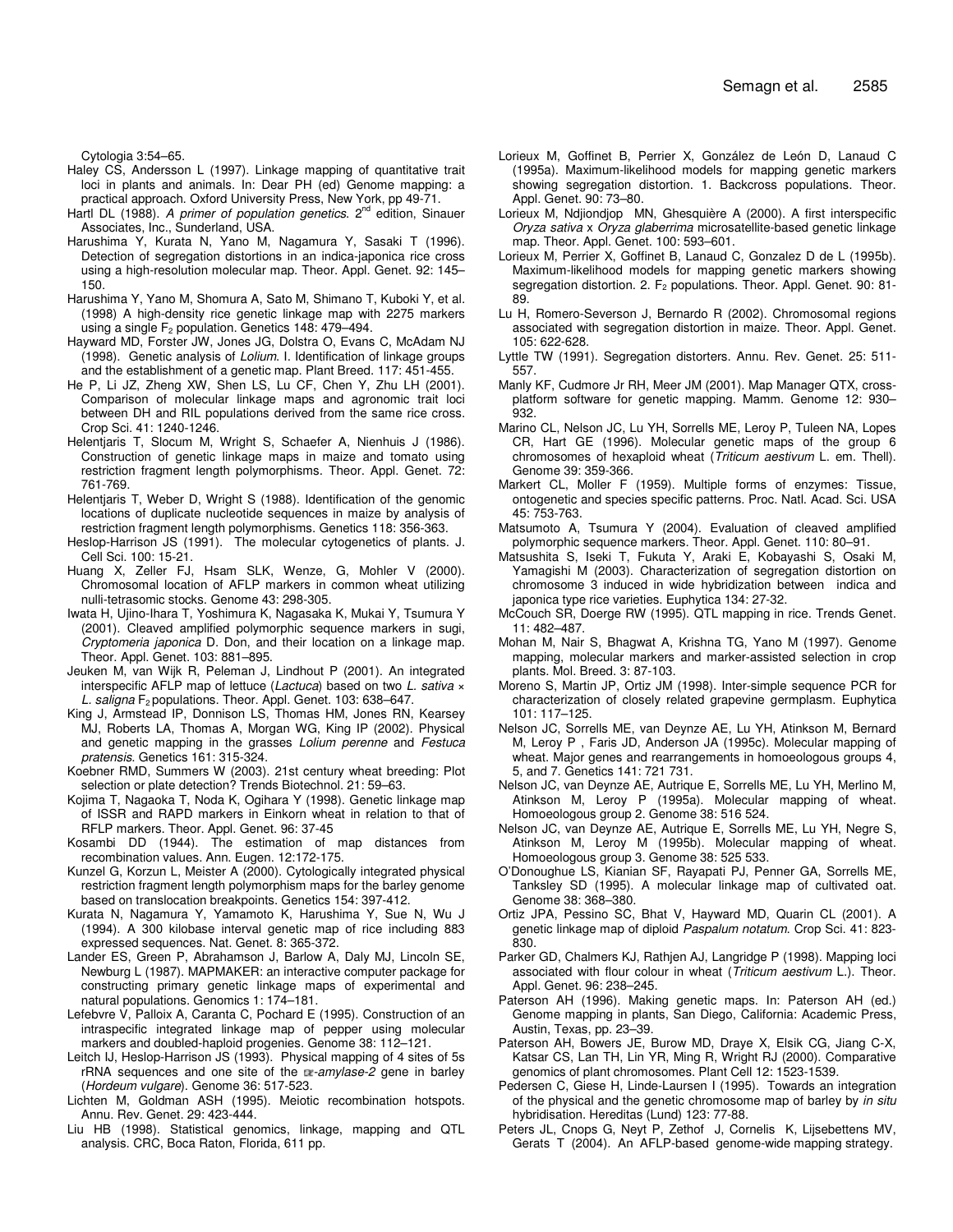Theor. Appl. Genet. 108: 321–327.

- Plomion C, O'Malley DM, Durel CE (1995). Genomic analysis in maritime pine (*Pinus pinaster*): comparison of two RAPD maps using selfed and open-pollinated seeds of the same individual. Theor. Appl. Genet. 90: 1028–1034.
- Powell W, Machray GC, Provan J (1996). Polymorphism revealed by simple sequence repeats. Trends Plant Sci. 7: 215–222.
- Rafalski A (2002). Applications of single nucleotide polymorphisms in crop genetics. Curr. Opin. Plant Biol. 5: 94–100.
- Reich DE, Cargill M, Bolk S, Ireland J, Sabeti PC, Richter DJ, Lavery T, Kouyoumjian R, Farhadian SF, Ward R, Lander ES (2001). Linkage disequilibrium in the human genome. Nature 411:199–204.
- Reiter RS, Williams JGK, Feldman KA, Rafalski A, Tingey SV, Scolnik PA (1992). Global and local genome mapping in *Arabidopsis thaliana* by using recombinant inbred lines and random amplified polymorphic DNAs. Proc. Natl. Acad. Sci. USA 89: 1477-1481.
- Rick CM (1971). Some cytological features of the genome in diploid plant species. Stadler Genet. Symp. 1: 153-174.
- Risch N (1992). Genetic linkage: Interpreting LOD scores. Science 255: 803–804.
- Risch N, Giuffra L (1992). Model misspecification and multipoint linkage analysis. Hum. Hered. 42: 77–92.
- Roder MS, Korzun V, Wendehake K, Plaschke J, Tixier MH, Leroy P, Ganal MW (1998). A microsatellite map of wheat. Genetics 149: 2007–2023.
- Sandler L, Golic K (1985). Segregation distortion in Drosophila. Trends Genet. 1: 181-185.
- Sandler L, Novitski E (1957). Meiotic drive as an evolutionary force. Amer. Naturalist 41: 105-110.
- Schmidt R, West J, Love K, Lenehan Z, Lister C, Thompson H, Bouchez D, Dean C (1995). Physical map and organisation of *Arabidopsis thaliana* chromosome 4. Science 270: 480-483.
- Schon CG, Hayes PM, Blake TK, Knapp SJ (1991). Gametophytic selection in a winter x spring barley cross. Genome 34: 918-922.
- Schwarz G, Herz M, Huang XQ, Michalek W, Jahoor J, Wenzel G, Mohler V (2000). Application of fluorescent-based semi-automated AFLP analysis in barley and wheat. Theor. Appl. Genet. 100: 545- 551.
- Semagn K, Bjørnstad Å, Ndjiondjop MN (2006). An overview of molecular marker methods for plant. Afr. J. Biotechnol. 25:2540-2569.
- Semagn K, Bjørnstad Å, Skinnes H, Marøy AG, Tarkegne T, William M (2006). Distribution of DArT, AFLP, and SSR markers in a genetic linkage map of a doubled-haploid hexaploid wheat population. Genome 49: 545–555.
- Sharma R, Aggarwal RAK, Kumar R, Mohapatra T, Sharma RP (2002). Construction of RAPD linkage map and localization of QTLs for oleic acid level using recombinant inbreds in mustard (*Brassica juncea*). Genome 45: 467–472.
- Shields DC, Collins AK, Buetow H, Morton NE (1991). Error filtration, interference, and the human linkage map. Proc. Natl. Acad. Sci. USA 88: 6501–6505.
- Shiroishi T, Sagai T, Moriwaki K (1993). Hotspots of meiotic recombination in the mouse major histocompatibility complex. Genetica 88: 187-196.
- Shoemaker J, Zaitlin D, Horn J, De Mars S, Kirshman J, Pitas J (1992). A comparison of three agrigenetics maize RFLP linkage maps. Maize Genet. Coop. Newsl. 66: 65-69.
- Sibov ST, de Souza Jr CL, Garcia AAF, Garcia AF, Silva AR, Mangolin CA, Benchimol LL, de Souza AP (2003). Molecular mapping in tropical maize (*Zea mays* L.) using microsatellite markers. 1. Map construction and localization of loci showing distorted segregation. Hereditas (Lund) 139: 96-106.
- Smith GR (1994). Hot spots of homologous recombination. Experientia 50: 234-242.
- Snape JW, Flavell RB, O'dell M, Hughes WG, Payne PI (1985). Intrachromosomal mapping of the nucleolar organiser region relative to three marker loci on chromosome 1B of wheat (*Triticum aestivum*). Theor. Appl. Genet. 69: 263-270.
- Somers DJ, Isaac P, Edwards K (2004). A high-density microsatellite consensus map for bread wheat (*Triticum aestivum* L.). Theor. Appl.

Genet. 109: 1105-1114.

- Song QJ, Shi JR, Singh S, Fickus EW, Costa JM, Lewis J, Gill BS, Ward R, Cregan PB (2005). Development and mapping of microsatellite (SSR) markers in wheat. Theor. Appl. Genet. 110: 550-560.
- Squirrell J, Hollingsworth PM, Woodhead M, Russell J, Lowe AJ, Gibby M, Powell W (2003). How much effort is required to isolate nuclear microsatellites from plants? Mol. Ecol. 12: 1339-1348.
- Stam P (1993a). Construction of integrated genetic linkage maps by means of a new computer package: JoinMap. Plant J. 3: 739-744.
- Stam P (1993b). JoinMap Version 1.4: A computer program to generate genetic linkage maps. CPRO-DLO, Wageningen. Centre for Plant Breeding and Reproduction Research CPRO-DLO, Wageningen, The Netherlands.
- Staub JE, Serquen FC (1996). Genetic markers, map construction, and their application in plant breeding. HortScience 31: 729-740.
- Strauss SH, Conkle MT (1986). Segregation, linkage, and diversity of allozymes in knobcone pine. Theor. Appl. Genet. 72: 483–493.
- Suiter KA, Wendel JF, Case JS (1983). Linkage-I: A pascal computer program for the detection and analysis of genetic linkage. J. Hered. 74: 203-204.
- Sumner AT, Torre JDL, Stuppia L (1993). The distribution of genes on chromosomes: a cytological approach. J. Mol. Evol. 37: 117-122.
- Tani N, Takahashi T, Iwata H, Mukai Y, Ujino-Ihara T, Matsumoto A, Yoshimura K, Yoshimaru H, Murai M, Nagasaka K, Tsumura Y (2003). A consensus linkage map for sugi (*Cryptomeria japonica*) from two pedigrees, based on microsatellites and expressed sequence tags. Genetics 165: 1551–1568.
- Tanksley SD, Ganal MW, Martin GB (1995). Chromosome landing: a paradigm for map-based gene cloning in plants with large genomes. Trends Genet. 11: 63-68.
- Tanksley SD, Ganal MW, Prince JP, de-Vicente MC, Bonierbale MW, Broun P (1992). High density linkage maps of the tomato and potato genomes. Genetics 132: 1141-1160.
- Tanksley SD, Young ND, Patterson AH, Bonierbale MW (1989). RFLP mapping in plant breeding: New tools for an old science. Bio/Technology 7: 257–263.
- The Arabidopsis Genome Initiative (2000). Analysis of the genome sequence of the flowering plant *Arabidopsis thaliana*. Nature 408: 796-815.
- The Rice Genome Sequencing Project (2005). The map-based sequence of the rice genome. Nature 436: 793-800.
- Thormann CE, Ferreira ME, Camargo LEA, Tivang JG, Osborn TC (1994). Comparison of RFLP and RAPD markers to estimating genetic relationships within and among cruciferous species. Theor. Appl. Genet. 88: 973-980.
- Torres AM, Mau-Lastovicka T, Williams TE, Soost RK (1985). Segregation distortion and linkage of Citrus and Poncirus isozyme genes. J. Hered. 76: 289-294.
- Van Deynze AE, Dubcovsky J, Gill KS, Nelson JC, Sorrells ME, Dvorak J, Gill BS, Lagudah ES, McCouch SR, Appels R (1995). Moleculargenetic maps for group 1 chromosomes of Triticeae species and their relation to chromosomes in rice and oat. Genome 38: 45-59.
- Van Ooijen JW, Voorrips RE (2001). JoinMap® 3.0, Software for the calculation of genetic linkage maps. Plant Research International, Wageningen, the Netherlands.
- Vision TJ, Brown DG, Shmoys DB, Durrett RT, Tanksley SD (2000). Selective mapping: a strategy for optimizing the construction of highdensity linkage maps. Genetics 155: 407–420.
- Vuysteke M, Mank R, Antonise R, Bastiaans E, Senior ML, Stuber CW (1999). Two high density AFLP linkage maps of *Zea mays* L.: analysis of distribution of AFLP markers. Theor. Appl. Genet. 99: 921–935.
- Wahls WP (1998). Meiotic recombination hot spots: shaping the genome and insights into hypervariable minisatellite DNA change. Curr. Top. Dev. Biol. 37: 37–75.
- Wang ML, Atkinson MD, Chinoy CN, Devos KM, Gale MD (1992). Comparative RFLP-based genetic maps of barley chromosome 5 (1H) and rye chromosome 1R. Theor. Appl. Genet. 84: 339-344.
- Wendel JF, Parks CR (1984). Distorted segregation and linkage of alcohol dehydrogenase ec-1.1.1.1 genes in camellia-japonica thec-